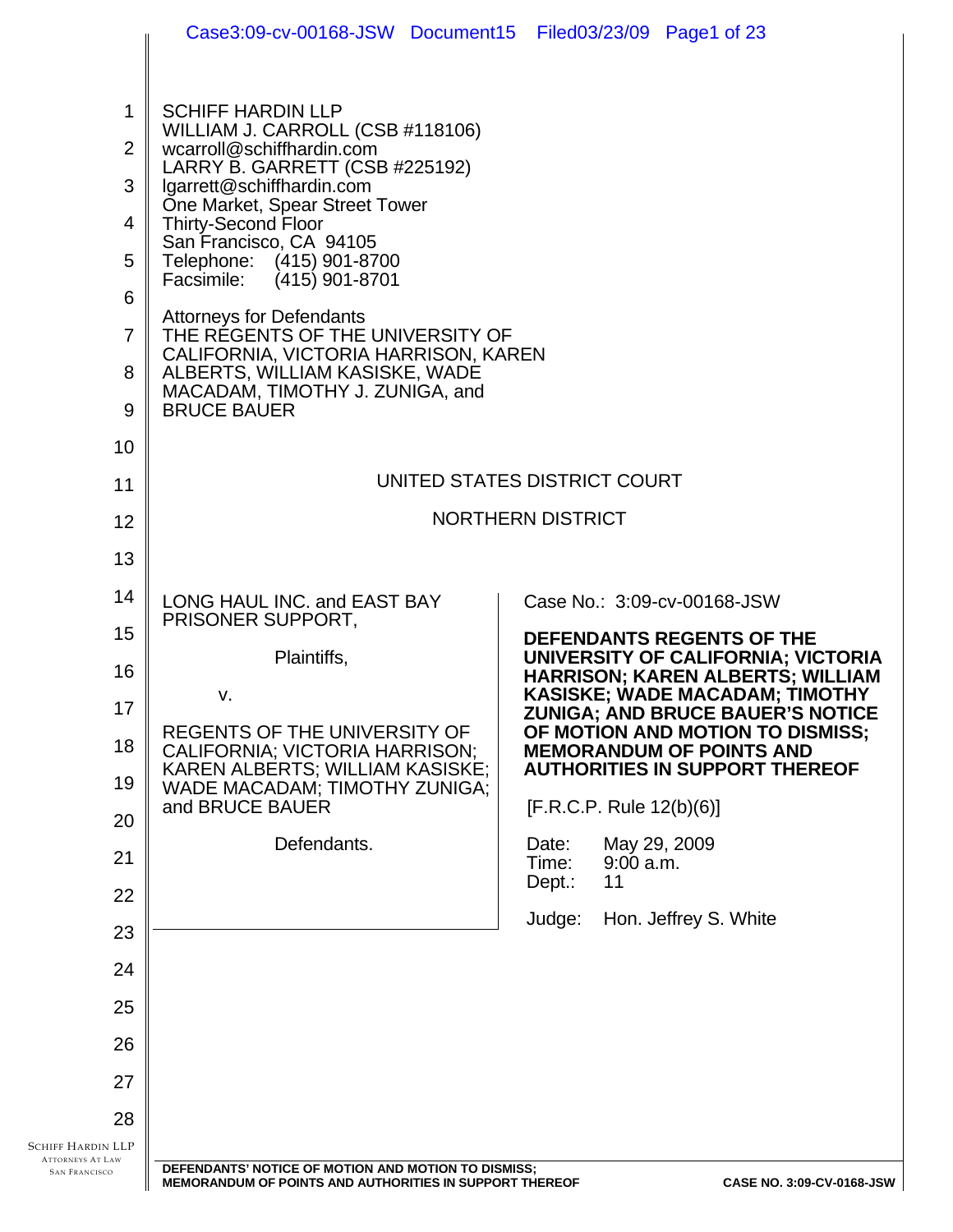|                                                                      |                          |           |    | Case3:09-cv-00168-JSW Document15 Filed03/23/09 Page2 of 23                                                                         |                           |  |
|----------------------------------------------------------------------|--------------------------|-----------|----|------------------------------------------------------------------------------------------------------------------------------------|---------------------------|--|
| 1                                                                    | <b>TABLE OF CONTENTS</b> |           |    |                                                                                                                                    |                           |  |
| $\overline{2}$                                                       |                          |           |    |                                                                                                                                    | Page                      |  |
| 3                                                                    | Ι.                       |           |    |                                                                                                                                    |                           |  |
| $\overline{4}$                                                       | Ⅱ.                       |           |    |                                                                                                                                    |                           |  |
| 5                                                                    | III.                     |           |    |                                                                                                                                    |                           |  |
| 6                                                                    |                          | Α.        |    | Legal Standards Governing A Rule 12(b)(6) Motion To Dismiss3                                                                       |                           |  |
| $\overline{7}$<br>8                                                  |                          | <b>B.</b> |    | Plaintiffs' Section 1983 Claims Against The Regents Must Be<br>Dismissed Because The Regents Are Not A "Person" Within The         |                           |  |
| 9<br>10                                                              |                          | C.        |    |                                                                                                                                    |                           |  |
| 11                                                                   |                          | D.        |    | Plaintiffs' Privacy Protection Act Claim Against The Regents Fails<br>Because They Lack Statutory Authorization For The Claim, And |                           |  |
| 12<br>13                                                             |                          |           | 1. |                                                                                                                                    |                           |  |
| 14                                                                   |                          |           | 2. |                                                                                                                                    |                           |  |
| 15                                                                   |                          | Ε.        |    | Defendants' Statutory Immunities Bar Plaintiffs' State Law Claims7                                                                 |                           |  |
| 16<br>17                                                             |                          |           | 1. | The Individual Defendants Are Immune Under Government                                                                              |                           |  |
| 18                                                                   |                          |           | 2. | The Regents Are Immune Under Government Code § 815.2 9                                                                             |                           |  |
| 19                                                                   |                          | F.        |    | Eleventh Amendment Immunity Bars Each of Plaintiffs' Claims10                                                                      |                           |  |
| 20                                                                   |                          | G.        |    | <b>Plaintiffs Fail To State A Claim Under Government Code Section</b>                                                              |                           |  |
| 21<br>22                                                             |                          |           | 1. | Plaintiffs Fail To State A Claim Against Either The Regents                                                                        |                           |  |
| 23                                                                   |                          |           | 2. | This Claim Is Barred In Its Entirety By The Absolute Privilege<br>Applicable To Communications Made In The Course of               |                           |  |
| 24<br>25                                                             | IV.                      |           |    |                                                                                                                                    |                           |  |
| 26                                                                   |                          |           |    |                                                                                                                                    |                           |  |
| 27                                                                   |                          |           |    |                                                                                                                                    |                           |  |
| 28                                                                   |                          |           |    | - j -                                                                                                                              |                           |  |
| Schiff Hardin LLP<br><b>ATTORNEYS AT LAW</b><br><b>SAN FRANCISCO</b> |                          |           |    | DEFENDANTS' NOTICE OF MOTION AND MOTION TO DISMISS;<br><b>MEMORANDUM OF POINTS AND AUTHORITIES IN SUPPORT THEREOF</b>              | CASE NO. 3:09-CV-0168-JSW |  |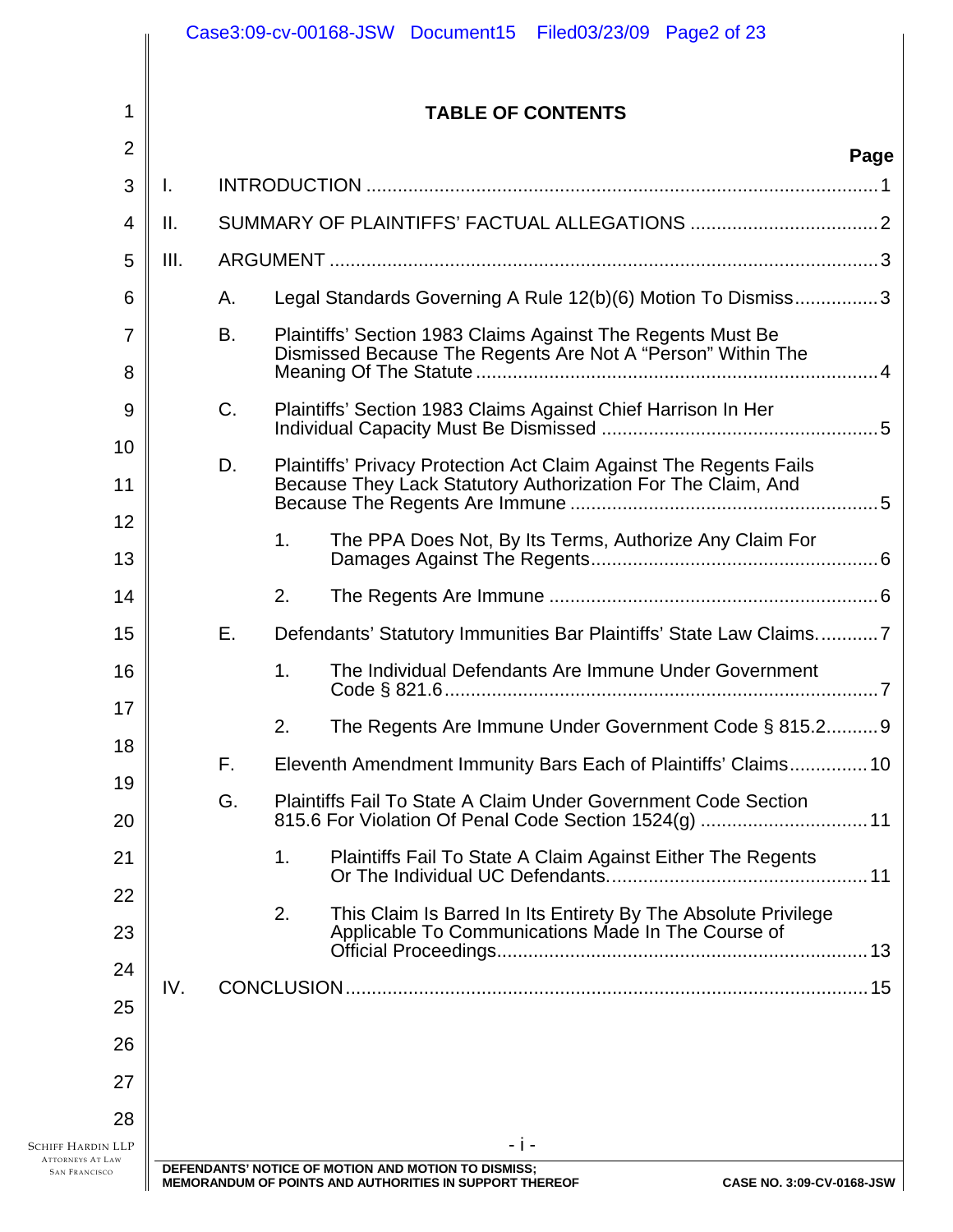| 1<br><b>TABLE OF AUTHORITIES</b><br>$\overline{2}$<br>3<br><b>FEDERAL CASES</b><br>4<br>Armstrong v. Meyers,<br>5<br>Balistreri v. Pacifica Police Dept.,<br>6<br>7<br>Bell Atlantic Corp. v. Twombly,<br>8<br>BV Engineering v. University of California, Los Angeles,<br>9<br>10<br>Cahill v. Liberty Mut. Ins. Co.,<br>11<br>12<br>13<br>Edelman v. Jordan,<br>14<br>Ex parte Young,<br>15<br>16<br>Gilligan v. Jamco Development Corp.,<br>17<br>Hydrick v. Hunter,<br>18<br>19<br>Levine v. City of Alameda,<br>20<br>Marconi v. Officer One,<br>21<br>22<br>Pareto v. F.D.I.C.,<br>23<br>Pembaur v. City of Cincinnati,<br>24<br>25<br>Pennhurst State Sch. v. Halderman,<br>26<br>Regents of the Univ. of Calif. v. Doe,<br>27 | Case3:09-cv-00168-JSW Document15 Filed03/23/09 Page3 of 23                         |
|---------------------------------------------------------------------------------------------------------------------------------------------------------------------------------------------------------------------------------------------------------------------------------------------------------------------------------------------------------------------------------------------------------------------------------------------------------------------------------------------------------------------------------------------------------------------------------------------------------------------------------------------------------------------------------------------------------------------------------------|------------------------------------------------------------------------------------|
|                                                                                                                                                                                                                                                                                                                                                                                                                                                                                                                                                                                                                                                                                                                                       |                                                                                    |
|                                                                                                                                                                                                                                                                                                                                                                                                                                                                                                                                                                                                                                                                                                                                       |                                                                                    |
|                                                                                                                                                                                                                                                                                                                                                                                                                                                                                                                                                                                                                                                                                                                                       | <b>PAGE</b>                                                                        |
|                                                                                                                                                                                                                                                                                                                                                                                                                                                                                                                                                                                                                                                                                                                                       |                                                                                    |
|                                                                                                                                                                                                                                                                                                                                                                                                                                                                                                                                                                                                                                                                                                                                       |                                                                                    |
|                                                                                                                                                                                                                                                                                                                                                                                                                                                                                                                                                                                                                                                                                                                                       |                                                                                    |
|                                                                                                                                                                                                                                                                                                                                                                                                                                                                                                                                                                                                                                                                                                                                       |                                                                                    |
|                                                                                                                                                                                                                                                                                                                                                                                                                                                                                                                                                                                                                                                                                                                                       |                                                                                    |
|                                                                                                                                                                                                                                                                                                                                                                                                                                                                                                                                                                                                                                                                                                                                       | <u>2. Externe of the City of Callonna, 2007, Marchisectorum (Charles Charles 7</u> |
|                                                                                                                                                                                                                                                                                                                                                                                                                                                                                                                                                                                                                                                                                                                                       |                                                                                    |
|                                                                                                                                                                                                                                                                                                                                                                                                                                                                                                                                                                                                                                                                                                                                       |                                                                                    |
|                                                                                                                                                                                                                                                                                                                                                                                                                                                                                                                                                                                                                                                                                                                                       |                                                                                    |
|                                                                                                                                                                                                                                                                                                                                                                                                                                                                                                                                                                                                                                                                                                                                       |                                                                                    |
|                                                                                                                                                                                                                                                                                                                                                                                                                                                                                                                                                                                                                                                                                                                                       |                                                                                    |
|                                                                                                                                                                                                                                                                                                                                                                                                                                                                                                                                                                                                                                                                                                                                       |                                                                                    |
|                                                                                                                                                                                                                                                                                                                                                                                                                                                                                                                                                                                                                                                                                                                                       |                                                                                    |
|                                                                                                                                                                                                                                                                                                                                                                                                                                                                                                                                                                                                                                                                                                                                       |                                                                                    |
|                                                                                                                                                                                                                                                                                                                                                                                                                                                                                                                                                                                                                                                                                                                                       |                                                                                    |
|                                                                                                                                                                                                                                                                                                                                                                                                                                                                                                                                                                                                                                                                                                                                       |                                                                                    |
|                                                                                                                                                                                                                                                                                                                                                                                                                                                                                                                                                                                                                                                                                                                                       |                                                                                    |
|                                                                                                                                                                                                                                                                                                                                                                                                                                                                                                                                                                                                                                                                                                                                       |                                                                                    |
|                                                                                                                                                                                                                                                                                                                                                                                                                                                                                                                                                                                                                                                                                                                                       |                                                                                    |
|                                                                                                                                                                                                                                                                                                                                                                                                                                                                                                                                                                                                                                                                                                                                       |                                                                                    |
|                                                                                                                                                                                                                                                                                                                                                                                                                                                                                                                                                                                                                                                                                                                                       |                                                                                    |
|                                                                                                                                                                                                                                                                                                                                                                                                                                                                                                                                                                                                                                                                                                                                       | 10                                                                                 |
|                                                                                                                                                                                                                                                                                                                                                                                                                                                                                                                                                                                                                                                                                                                                       |                                                                                    |
| 28                                                                                                                                                                                                                                                                                                                                                                                                                                                                                                                                                                                                                                                                                                                                    |                                                                                    |
| - ii -<br><b>SCHIFF HARDIN LLP</b><br><b>ATTORNEYS AT LAW</b><br>DEFENDANTS' NOTICE OF MOTION AND MOTION TO DISMISS;<br><b>SAN FRANCISCO</b>                                                                                                                                                                                                                                                                                                                                                                                                                                                                                                                                                                                          |                                                                                    |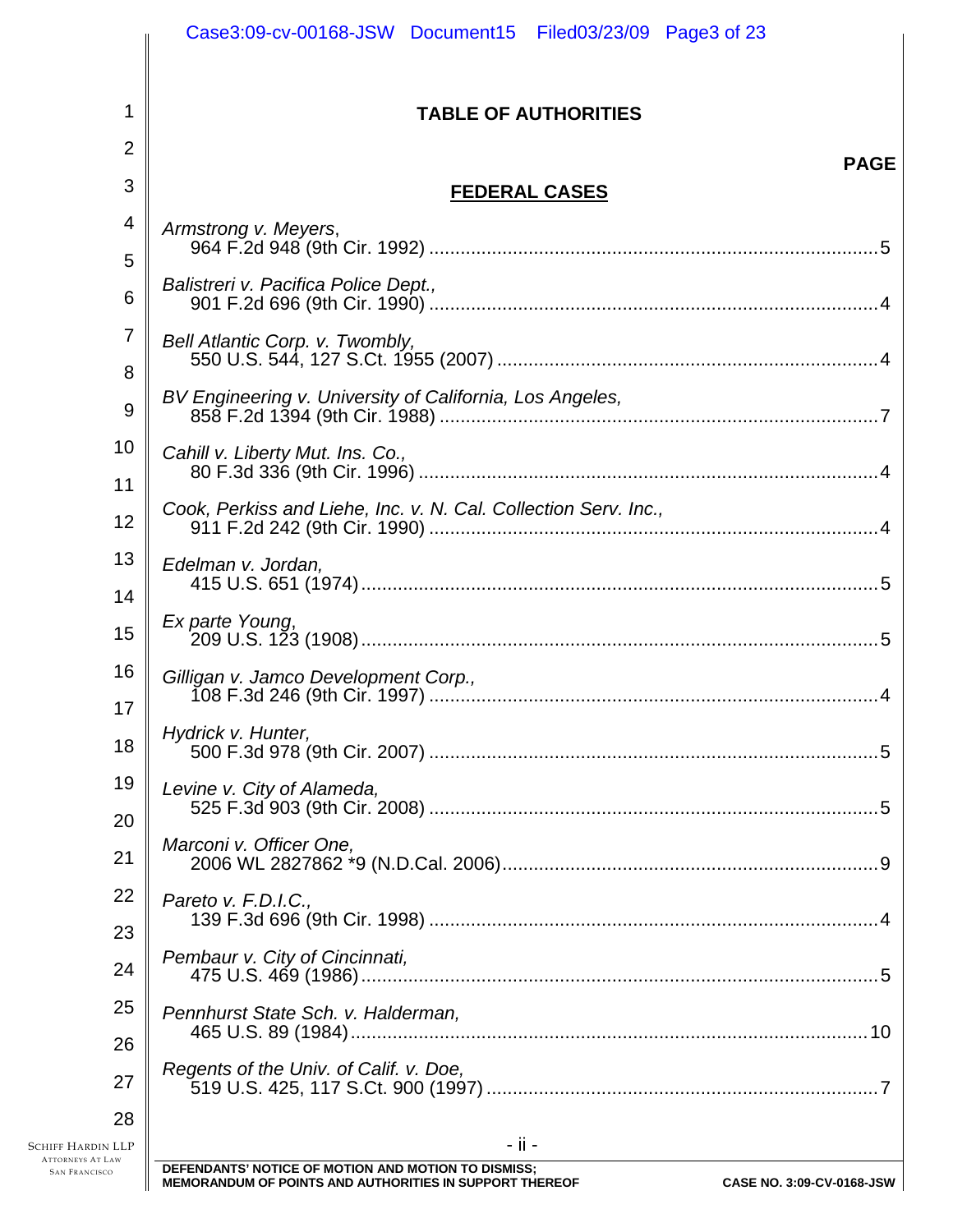|                                              | Case3:09-cv-00168-JSW Document15 Filed03/23/09 Page4 of 23                           |
|----------------------------------------------|--------------------------------------------------------------------------------------|
| 1                                            | <b>TABLE OF AUTHORITIES</b><br>(Continued)                                           |
| $\overline{2}$                               | Page                                                                                 |
| 3                                            | Scheuer v. Rhodes,                                                                   |
| 4                                            |                                                                                      |
| 5                                            | Taylor v. List,                                                                      |
| 6                                            |                                                                                      |
| $\overline{7}$                               | Thompson v. City of Los Angeles,                                                     |
| 8                                            | Townsend v. University of Alaska,                                                    |
| 9                                            |                                                                                      |
| 10                                           | Welch v. Texas Dept. of Hwys. & Public Transportation,                               |
| 11                                           | <b>STATE CASES</b>                                                                   |
| 12                                           | Amylou R. v. County of Riverside,                                                    |
| 13                                           |                                                                                      |
| 14                                           | Baughman v. State of California,                                                     |
| 15                                           | Bradford v. State of California,                                                     |
| 16                                           |                                                                                      |
| 17                                           | California v. Superior Court (Perry),<br>12                                          |
| 18                                           | Gillan v. City of San Marino,                                                        |
| 19                                           |                                                                                      |
| 20                                           | Haggis v. City of Los Angeles,                                                       |
| 21                                           | Hasberg v. California Federal Bank FSB,                                              |
| 22                                           |                                                                                      |
| 23                                           | Ingram v. Flippo,                                                                    |
| 24                                           | Johnson v. City of Pacifica,                                                         |
| 25                                           |                                                                                      |
| 26                                           | Kemmerer v. County of Fresno,                                                        |
| 27                                           | Mansell v. Otto,                                                                     |
| 28                                           |                                                                                      |
| Schiff Hardin LLP<br><b>ATTORNEYS AT LAW</b> | - iii -<br>DEFENDANTS' NOTICE OF MOTION AND MOTION TO DISMISS;                       |
| <b>SAN FRANCISCO</b>                         | MEMORANDUM OF POINTS AND AUTHORITIES IN SUPPORT THEREOF<br>CASE NO. 3:09-CV-0168-JSW |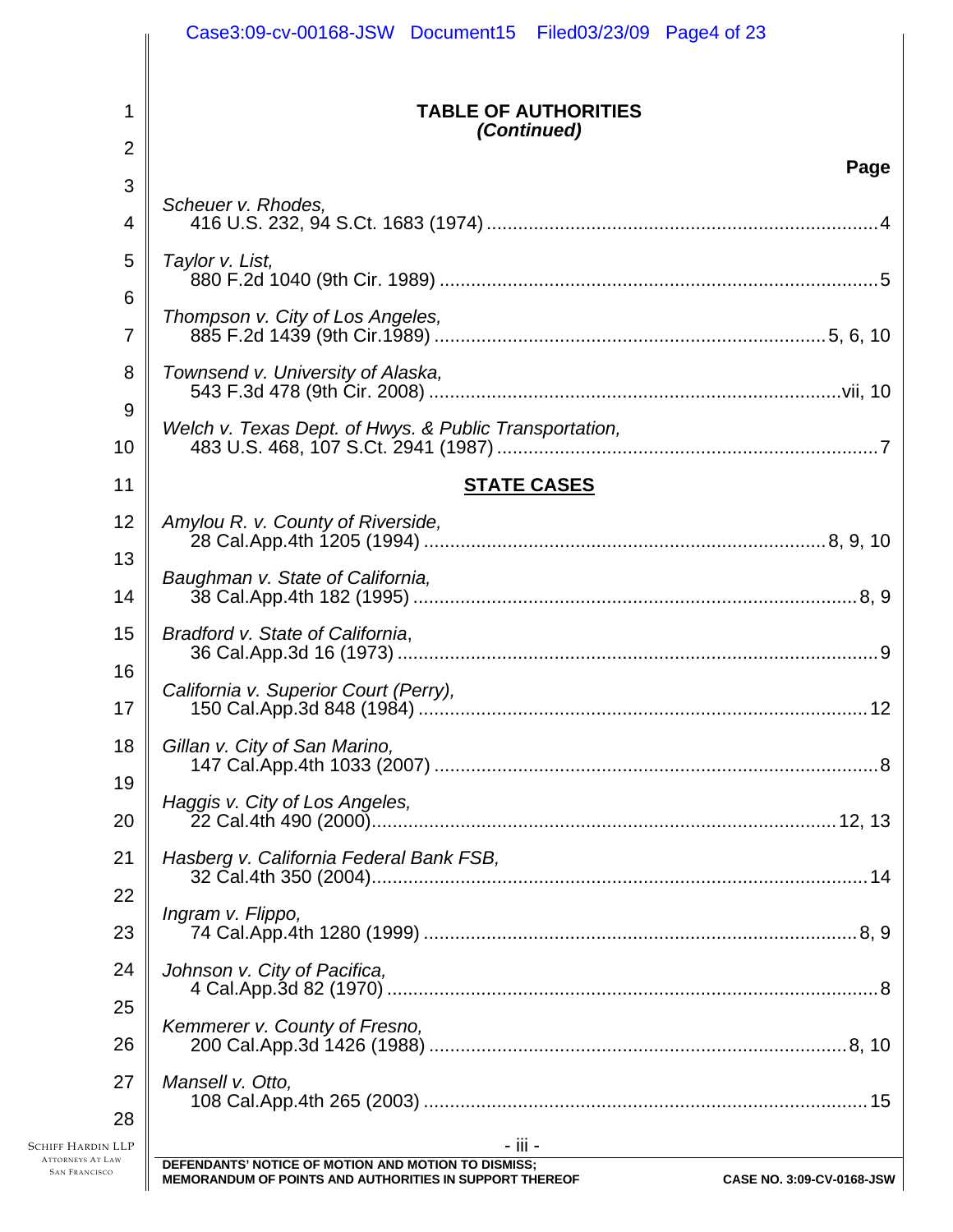|                                                     | Case3:09-cv-00168-JSW Document15 Filed03/23/09 Page5 of 23      |  |  |  |  |
|-----------------------------------------------------|-----------------------------------------------------------------|--|--|--|--|
|                                                     |                                                                 |  |  |  |  |
| 1                                                   | <b>TABLE OF AUTHORITIES</b>                                     |  |  |  |  |
| $\overline{2}$                                      | (Continued)                                                     |  |  |  |  |
| 3                                                   | Page                                                            |  |  |  |  |
| 4                                                   | Miklosy v Regents of the University of California,              |  |  |  |  |
| 5                                                   | Nunn v. California,                                             |  |  |  |  |
| 6                                                   |                                                                 |  |  |  |  |
| 7                                                   | O'Toole v. Superior Court,                                      |  |  |  |  |
| 8                                                   | Petitt v. Levy,                                                 |  |  |  |  |
| 9                                                   | Rancho Publications v. Superior Court,                          |  |  |  |  |
| 10                                                  |                                                                 |  |  |  |  |
| 11                                                  | Ribas v. Clark,                                                 |  |  |  |  |
| 12                                                  | Richardson-Tunnell v. School Insurance Program for Employees,   |  |  |  |  |
| 13                                                  |                                                                 |  |  |  |  |
| 14                                                  | Rusheen v. Cohen,                                               |  |  |  |  |
| 15                                                  | Shaddox v. Bertani,                                             |  |  |  |  |
| 16                                                  |                                                                 |  |  |  |  |
| 17                                                  | Silberg v. Anderson,                                            |  |  |  |  |
| 18                                                  | Vikco Ins. Services, Inc. v. Ohio Indemnity Co.,                |  |  |  |  |
| 19                                                  |                                                                 |  |  |  |  |
| 20                                                  | <b>FEDERAL STATUTES</b>                                         |  |  |  |  |
| 21                                                  |                                                                 |  |  |  |  |
| 22                                                  | <b>STATE STATUTES</b>                                           |  |  |  |  |
| 23                                                  |                                                                 |  |  |  |  |
| 24                                                  |                                                                 |  |  |  |  |
| 25                                                  |                                                                 |  |  |  |  |
| 26                                                  |                                                                 |  |  |  |  |
| 27                                                  |                                                                 |  |  |  |  |
| 28                                                  |                                                                 |  |  |  |  |
| <b>SCHIFF HARDIN LLP</b><br><b>ATTORNEYS AT LAW</b> | $- iv -$<br>DEFENDANTS' NOTICE OF MOTION AND MOTION TO DISMISS; |  |  |  |  |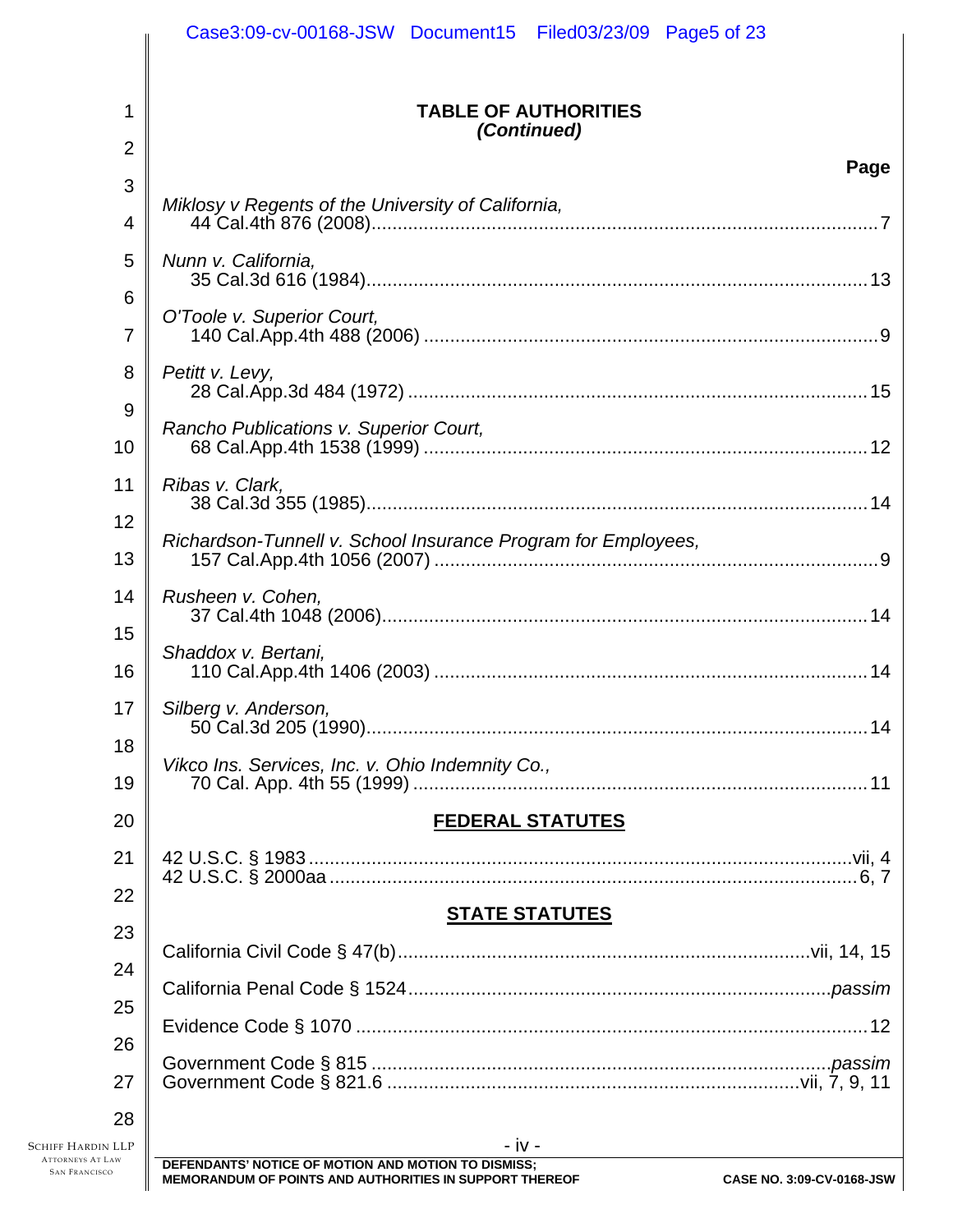TO PLAINTIFFS LONG HAUL INC. and EAST BAY PRISONER SUPPORT, AND THEIR ATTORNEYS OF RECORD:

3 4 5 6 7 8 9 PLEASE TAKE NOTICE that on May 29, 2009, at 9:00 a.m., or as soon thereafter as the matter may be heard in the above-entitled Court, located at 450 Golden Gate Avenue, San Francisco, California, defendants REGENTS OF THE UNIVERSITY OF CALIFORNIA; VICTORIA HARRISON; KAREN ALBERTS; WILLIAM KASISKE; WADE MACADAM; TIMOTHY ZUNIGA; and BRUCE BAUER will and hereby do move this Court under Rule 12(b)(6) of the Federal Rules of Civil Procedure for an order dismissing plaintiffs' claims as follows.

10 11 12 13 14 15 16 17 18 19 20 21 22 23 24 25 26 27 28 By this motion, defendants seek an order granting their motion to dismiss with prejudice all Counts in the complaint with respect to The Regents, Counts I and II against defendant Harrison in her individual capacity, and Counts IV through IX against each of the individual UC defendants on the grounds that plaintiffs' complaint fails to state a claim upon which relief can be granted with respect to these Counts against these defendants. The Regents seek dismissal of the entire complaint based on the application of Eleventh Amendment sovereign immunity. The Regents further seek dismissal of Counts I and II because it is not subject to suit as a "person" pursuant to 42 U.S.C. § 1983. Defendant Harrison in her individual capacity seeks dismissal of these same Counts because the complaint fails to allege facts sufficient to establish supervisory liability. The Regents seek dismissal of Count III because 42 U.S.C. § 2000aa does not authorize a claim against them, and because they are immune. The individual UC defendants seek dismissal of Counts IV through IX based on the application of statutory immunity found in California Government Code § 821.6. The Regents seek dismissal of Counts IV, V, VI, VIII, and IX based on the application of statutory immunities, including California Government Code §§ 815.2(b) and 815(a). Finally, The Regents and the individual UC defendants seek dismissal of Count VII on the further grounds that plaintiffs' have failed to state a claim against them, and because plaintiffs' claims are barred by application of the absolute privilege found in California Civil Code § 47(b).

SCHIFF HARDIN LLP ATTORNEYS AT LAW SAN FRANCISCO

1

2

 $-V -$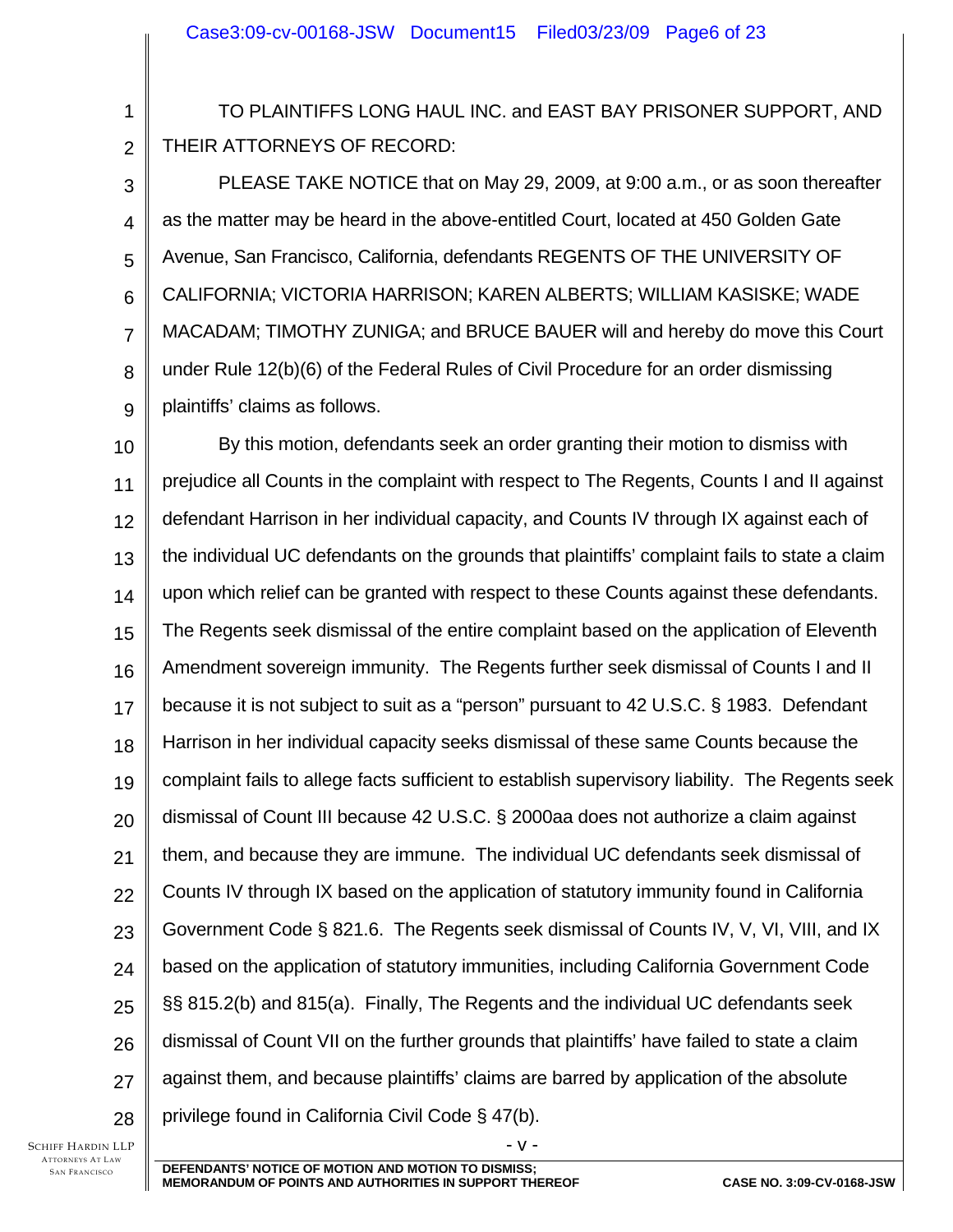## Case3:09-cv-00168-JSW Document15 Filed03/23/09 Page7 of 23

| $\mathbf 1$                                     | This motion will be based on this notice of motion and motion; the accompanying                                |                           |
|-------------------------------------------------|----------------------------------------------------------------------------------------------------------------|---------------------------|
| $\overline{2}$                                  | memorandum of points and authorities; the proposed order and the pleadings and papers                          |                           |
| $\mathfrak{S}$                                  | filed in this action; and any other materials or argument accepted by the Court at or before                   |                           |
| $\overline{\mathcal{A}}$                        | the hearing on this motion.                                                                                    |                           |
| $\sqrt{5}$                                      |                                                                                                                |                           |
| $\,6$                                           |                                                                                                                |                           |
| $\overline{7}$                                  |                                                                                                                |                           |
| $\,8\,$                                         |                                                                                                                |                           |
| $\boldsymbol{9}$                                |                                                                                                                |                           |
| $10$                                            |                                                                                                                |                           |
| 11                                              |                                                                                                                |                           |
| 12                                              |                                                                                                                |                           |
| 13                                              |                                                                                                                |                           |
| 14                                              |                                                                                                                |                           |
| 15                                              |                                                                                                                |                           |
| 16                                              |                                                                                                                |                           |
| 17                                              |                                                                                                                |                           |
| 18                                              |                                                                                                                |                           |
| 19                                              |                                                                                                                |                           |
| 20                                              |                                                                                                                |                           |
| 21                                              |                                                                                                                |                           |
| 22                                              |                                                                                                                |                           |
| 23                                              |                                                                                                                |                           |
| 24                                              |                                                                                                                |                           |
| 25                                              |                                                                                                                |                           |
| 26                                              |                                                                                                                |                           |
| 27                                              |                                                                                                                |                           |
| 28<br><b>SCHIFF HARDIN LLP</b>                  | - vi -                                                                                                         |                           |
| <b>ATTORNEYS AT LAW</b><br><b>SAN FRANCISCO</b> | DEFENDANTS' NOTICE OF MOTION AND MOTION TO DISMISS;<br>MEMORANDUM OF POINTS AND AUTHORITIES IN SUPPORT THEREOF | CASE NO. 3:09-CV-0168-JSW |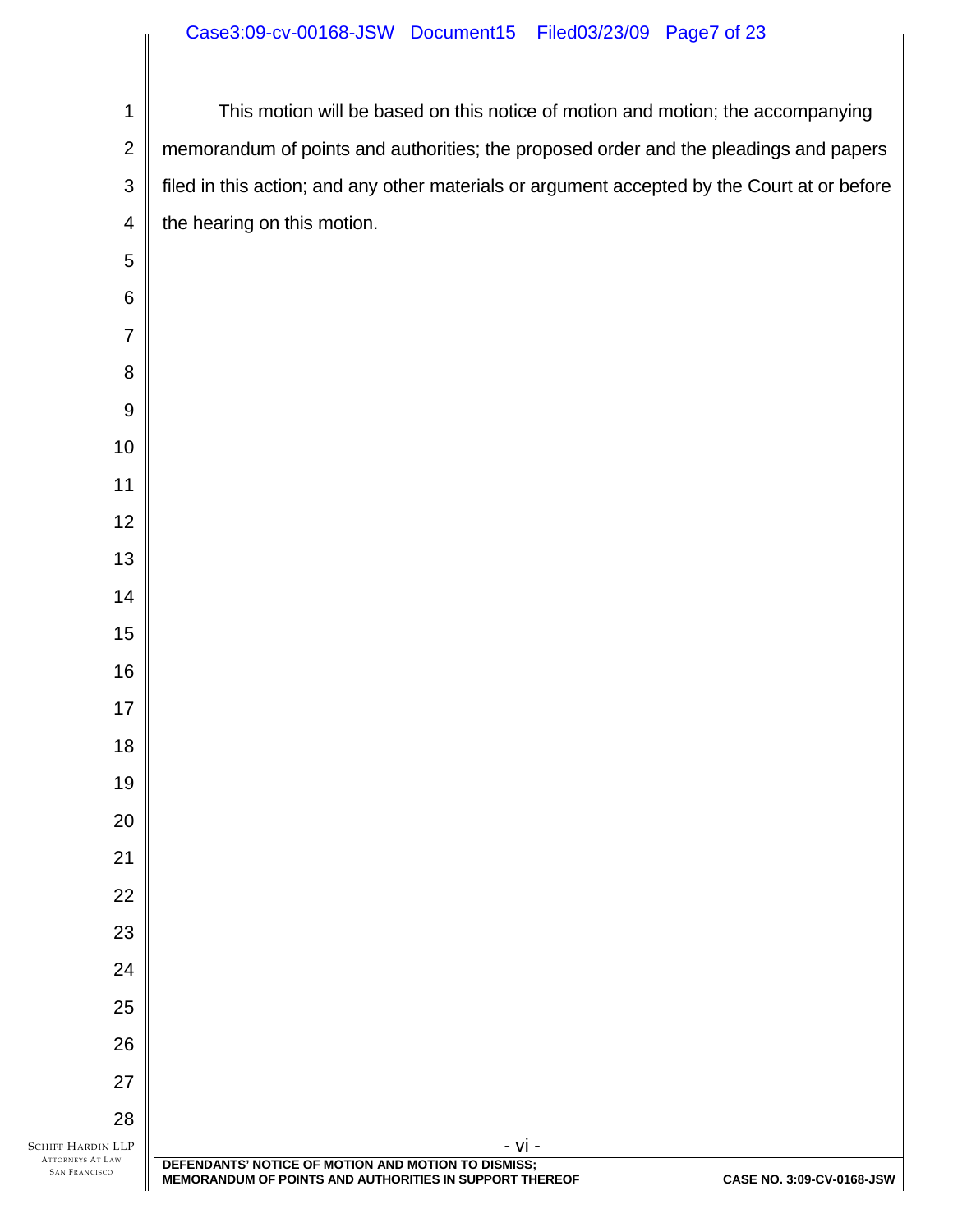**SUMMARY OF ARGUMENT**

2 3 4 5 6 7 8 9 Plaintiffs purport to sue The Regents of the University of California ("The Regents") in addition to six UCPD police officers (referred to collectively herein as "the individual UC defendants") on nine separate "counts" alleging violations of federal and state law allegedly arising out of defendants' search and seizure of computers and other items from a storefront building in Berkeley, California occupied by plaintiff Long Haul. In the instant motion, defendants seek dismissal of all claims against The Regents, all state law claims against the individual UC defendants, and two federal claims against defendant Chief Victoria Harrison in her individual capacity.

10 11 12 13 14 15 16 Plaintiffs' claims against The Regents are barred in their entirety, by application of Eleventh Amendment sovereign immunity. *Townsend v. University of Alaska*, 543 F.3d  $478$  (9<sup>th</sup> Cir. 2008). Plaintiffs' federal claims are defective for separate and additional reasons as well, including the fact that The Regents are not subject to suit as a "person" under 42 U.S.C. § 1983. Plaintiffs' Section 1983 claim against Chief Harrison in her individual capacity must also be dismissed because plaintiffs have failed to allege facts demonstrating any participation or direction in the challenged search by this defendant.

17 18 19 20 21 22 23 24 25 26 Plaintiffs' state law claims against the individual UC defendants must be dismissed as a result of statutory immunities available under California law. These claims arose out of conduct occurring in the course of investigating and instituting judicial proceedings, and are therefore subject to the immunity created by Gov't Code § 821.6. In addition to its Eleventh Amendment immunity, The Regents also assert separate and additional grounds for dismissal of plaintiffs' state law claims against it, including application of Gov't Code § 821.6 immunity by operation of Gov't Code § 815.2(b). Plaintiffs' state law claim asserted under Gov't Code § 815.6 fails to state a claim against either the individual defendants or The Regents, and is barred in any event by application of the statutory litigation privilege found in Civil Code § 47(b).

27 28

1

SCHIFF HARDIN LLP ATTORNEYS AT LAW SAN FRANCISCO

- vii - **DEFENDANTS' NOTICE OF MOTION AND MOTION TO DISMISS; MEMORANDUM OF POINTS AND AUTHORITIES IN SUPPORT THEREOF CASE NO. 3:09-CV-0168-JSW**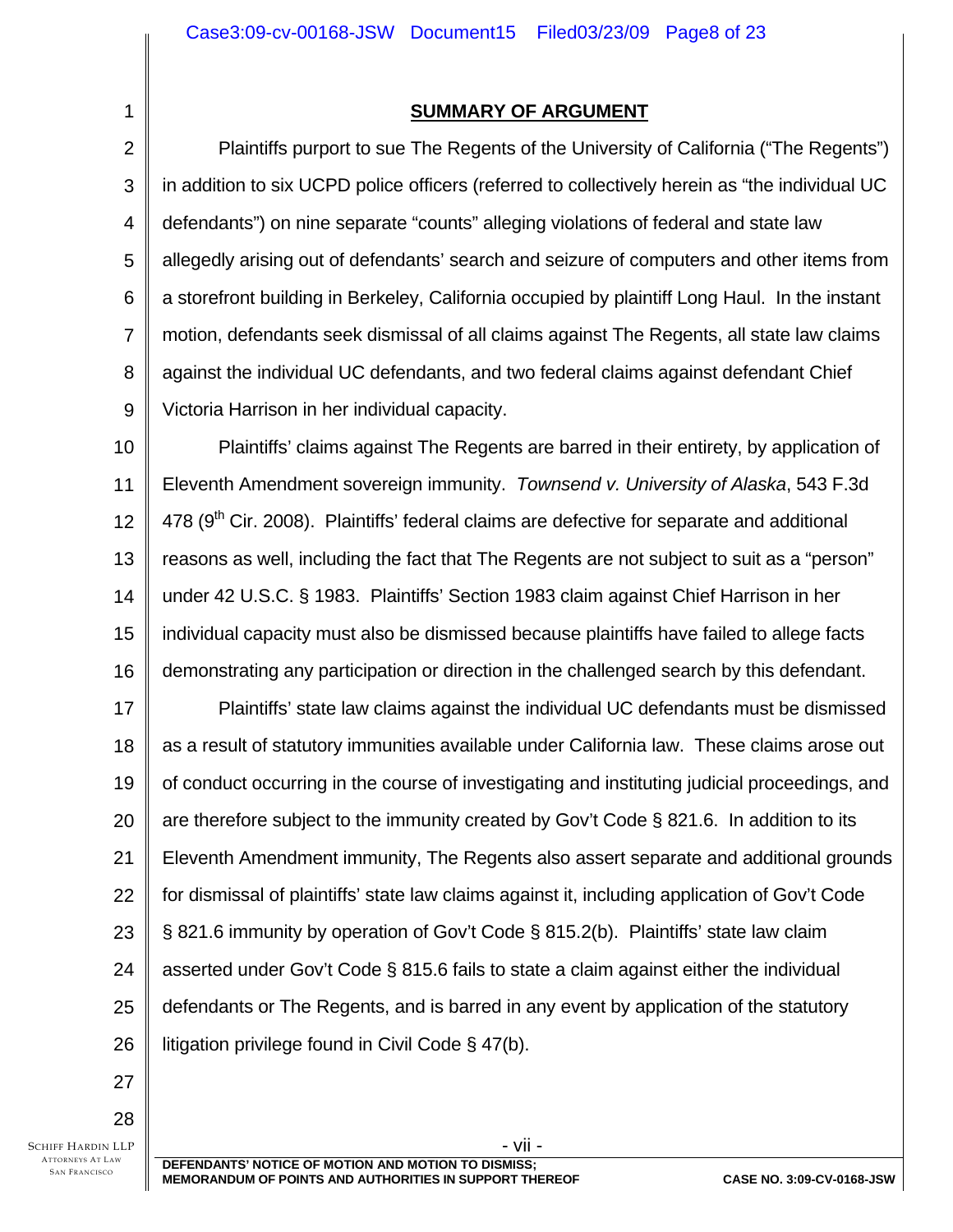| ٦<br>٧ |  |  |
|--------|--|--|
|        |  |  |
|        |  |  |

2

# **MEMORANDUM OF POINTS AND AUTHORITIES**

# **I. INTRODUCTION**

| 3              | Plaintiff Long Haul, Inc. ("Long Haul") runs a "community space" in a storefront                                                                                                                                                                                                                  |
|----------------|---------------------------------------------------------------------------------------------------------------------------------------------------------------------------------------------------------------------------------------------------------------------------------------------------|
| 4              | building in Berkeley, California. During the summer of 2008, the University of California                                                                                                                                                                                                         |
| 5              | Police Department ("UCPD") was engaged in an investigation into a series of threatening                                                                                                                                                                                                           |
| 6              | email messages sent to University of California faculty members engaged in animal                                                                                                                                                                                                                 |
| $\overline{7}$ | research. The investigators traced the origination of these email messages to the                                                                                                                                                                                                                 |
| 8              | storefront building occupied by Long Haul. The UCPD sought and secured a search                                                                                                                                                                                                                   |
| 9              | warrant for the premises, and, with the assistance of the Alameda County Sheriff's                                                                                                                                                                                                                |
| 10             | Department and the Federal Bureau of Investigation, executed the warrant on August 27,                                                                                                                                                                                                            |
| 11             | 2008. In this lawsuit, plaintiffs challenge the issuance and execution of this warrant,                                                                                                                                                                                                           |
| 12             | asserting a variety of constitutional, statutory, and common law claims under federal and                                                                                                                                                                                                         |
| 13             | state law.                                                                                                                                                                                                                                                                                        |
| 14             | Plaintiffs cast a wide net in their complaint. They purport to sue The Regents of the                                                                                                                                                                                                             |
| 15             | University of California ("The Regents") in addition to six UCPD officers (referred to                                                                                                                                                                                                            |
| 16             | collectively herein as "the individual UC defendants.") on nine separate "counts" alleging                                                                                                                                                                                                        |
| 17             | various violations of federal and state law. <sup>1</sup> These seven defendants are the moving                                                                                                                                                                                                   |
| 18             | parties herein. <sup>2</sup> In asserting their claims, plaintiffs have disregarded The Regents' status                                                                                                                                                                                           |
| 19             | as a public agency which is immune to each of these claims, and have ignored clearly                                                                                                                                                                                                              |
| 20             | applicable statutory and constitutional immunities which extend to The Regents as well as                                                                                                                                                                                                         |
| 21             | to each of the individual UC defendants. These immunities, in addition to the separate                                                                                                                                                                                                            |
| 22             |                                                                                                                                                                                                                                                                                                   |
| 23             | $1$ Of the six individual officers sued by plaintiffs, two did not even participate in the                                                                                                                                                                                                        |
| 24             | issuance or execution of the subject warrant. As discussed below, plaintiffs fail to allege any<br>involvement on the part of Chief Harrison, thus rendering their Section 1983 claims against her<br>ripe for dismissal. Plaintiffs have also erroneously included Detective Bruce Bauer in this |
| 25             | complaint, based upon an apparent misapprehension that he participated in the challenged<br>search and seizure. Defendants intend to meet and confer with plaintiffs' counsel in an effort to                                                                                                     |

resolve this factual issue concerning Detective Bauer without the necessity of further motions. For present purposes, Detective Bauer joins the other individual UC defendants in asserting each of the legal bases for dismissal of the claims addressed herein.

 $2$  Plaintiffs have also sued the Federal Bureau of Investigation, Alameda County, and employees of each of these entities.

SCHIFF HARDIN LLP ATTORNEYS AT LAW SAN FRANCISCO

26

27

28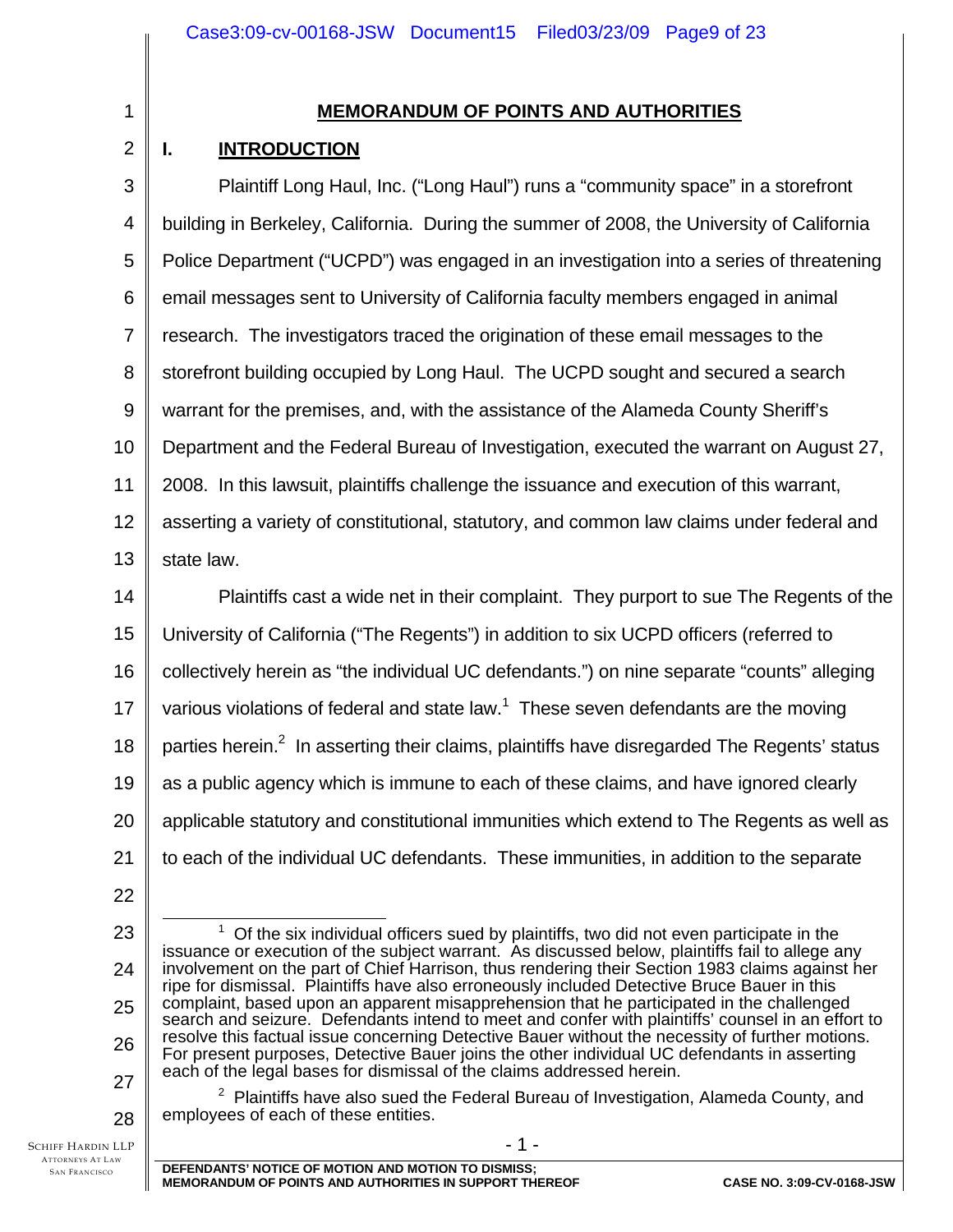1 2 3 and additional defects discussed below, compel dismissal of all federal and state law claims asserted against The Regents as well as all state law claims asserted against each of the individual UC defendants. $3$ 

4

# **II. SUMMARY OF PLAINTIFFS' FACTUAL ALLEGATIONS**

5 6 7 8 9 10 11 12 Plaintiffs allege that Long Haul is a non-profit corporation which operates a "community space," including a library and a bookshop. (Compl. ¶ 12.) Long Haul serves as a meeting space and resource hub for local activist groups and members of the community. It provides members of the public with free computer use, Internet access, and resources for creating magazines. (Compl. ¶¶ 30-31.) Long Haul also publishes Slingshot, a "quarterly newspaper." (Compl. ¶ 32.) Slingshot maintains an office space located inside the Long Haul building. The offices are locked, unoccupied, and house computers which were not accessible by the general public. (Compl. ¶ 33.)

13 14 15 16 17 Long Haul provides space to plaintiff East Bay Prisoner Support group ("EBPS"), which is an unincorporated prisoner-rights group that provides information to the public about Bay Area prison conditions, prison abolition, and prison support work. (Compl. ¶¶ 13, 36.) EBPS also publishes a newsletter of prisoner writings. (Compl. ¶ 37.) EBPS is not affiliated with Long Haul. (Compl. ¶ 37.)

18 19 20 21 22 23 24 25 On August 26, 2008, defendant Detective William Kasiske of the UCPD applied for and obtained a warrant to search the entire space occupied by Long Haul at 3124 Shattuck Avenue, Berkeley, California. (Compl. ¶ 39.) Specifically, the warrant authorized the search of "premises, structures, rooms, receptacles, outbuildings, associated storage areas, and safes" situated at Long Haul. (Compl. ¶ 39.) Further, the warrant authorized seizure of documents containing the names or other identifying information of "patrons who used the computers at Long Haul" and of electronic processing and storage devices that would contain evidence. (Compl. ¶ 39.)

26

27

28

 $\overline{\phantom{a}}$  3  $3$  Defendants also seek dismissal of two federal claims – plaintiffs' Section 1983 claims alleged as Count I and Count II of the complaint, against individual defendant Chief Victoria Harrison in her individual capacity.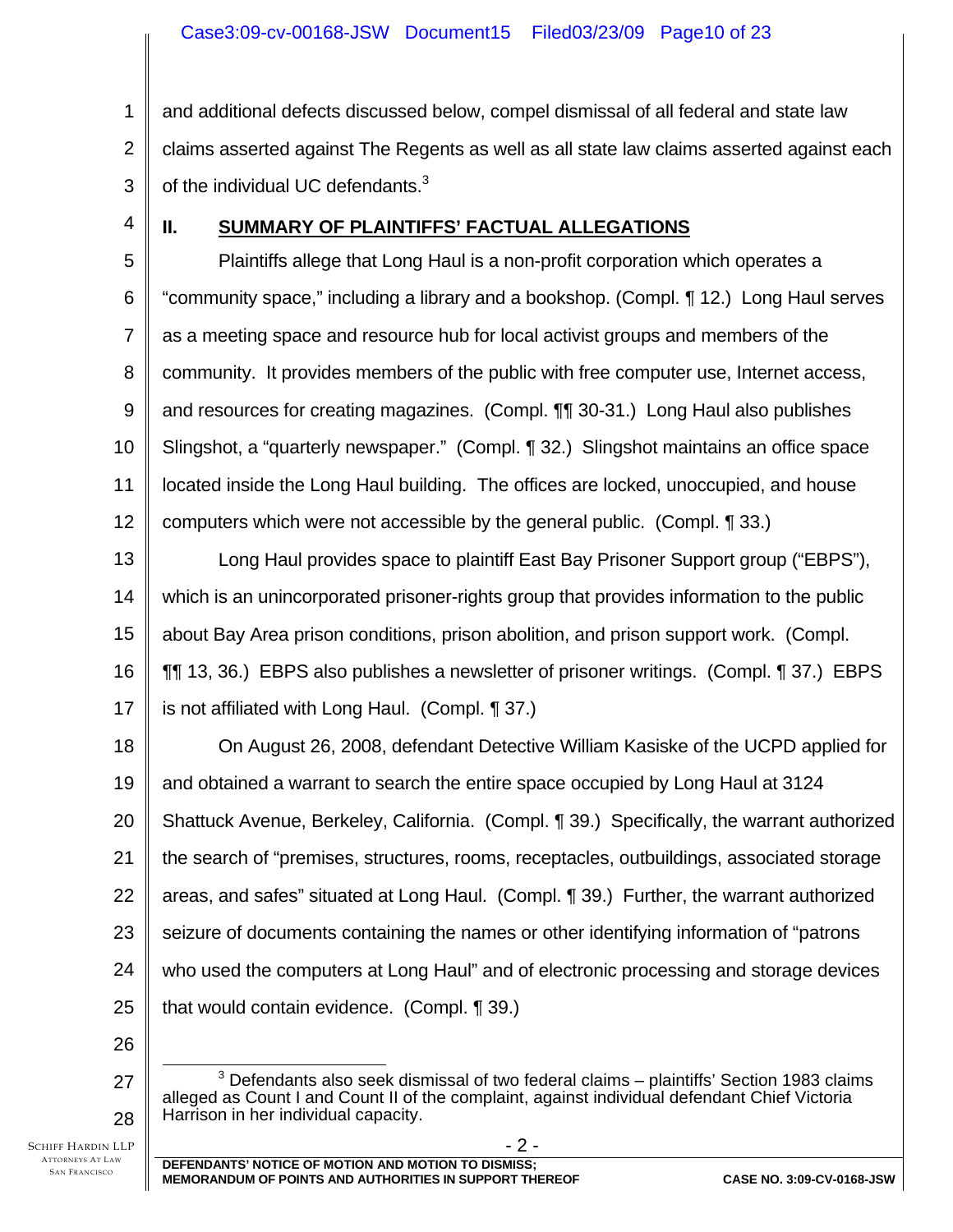## Case3:09-cv-00168-JSW Document15 Filed03/23/09 Page11 of 23

1 2 3 4 5 6 7 8 9 Plaintiffs allege that, in obtaining the warrant, Detective Kasiske failed to inform the magistrate judge issuing the warrant that there were four locked offices in the Long Haul building that were not accessible to the general public, including the offices used by Slingshot and EBPS. (Compl. ¶ 42.) Plaintiffs also allege that Detective Kasiske failed to inform the magistrate that EBPS was not affiliated with Long Haul and that it disseminates information to the public, thus requiring special conditions to justify seizure of its computers. (Compl. ¶ 42.) Further, plaintiffs allege Detective Kasiske failed to inform the magistrate that Long Haul publishes a newspaper and that, accordingly, the Slingshot computers could not be seized absent special conditions. (Compl. ¶ 42.)

10 11 12 13 14 15 16 17 18 19 20 21 22 23 24 Plaintiffs allege that, on August 27, 2008, certain UC defendants, with assistance from the Alameda County Sheriff's Department and the Federal Bureau of Investigation, executed the search warrant on the Long Haul building. (Compl. ¶ 43.) No one from Long Haul was present during the execution of the search warrant and defendants gained entry to the Long Haul space through its back door. (Compl. ¶ 43.) Plaintiffs allege that during the execution of the search warrant, defendants searched the entire Long Haul space, including the offices of Slingshot and EBPS, and removed all computers from the building. (Compl. ¶¶ 45-47.) Defendants also seized other storage devices and media. (Compl. ¶ 52.) Defendants subsequently returned the computers and storage devices seized from Long Haul and EBPS back to plaintiffs, and retained "copies of the data." (Compl. 1 57.) Plaintiffs seek damages and injunctive relief, claiming that the ability of Long Haul and EBPS to publish and disseminate information to the public has been disrupted by defendants' seizure of the computers and other items, and that plaintiffs' privacy rights have been violated as a result of defendants' inspection and retention of information seized during the search. (Compl. ¶¶ 60-61.)

25 **III. ARGUMENT**

26

27

28

## **A. Legal Standards Governing A Rule 12(b)(6) Motion To Dismiss.**

- 3 - A Federal Rule of Civil Procedure 12(b)(6) motion to dismiss is a challenge to the sufficiency of the pleadings set forth in the complaint. "When a federal court reviews the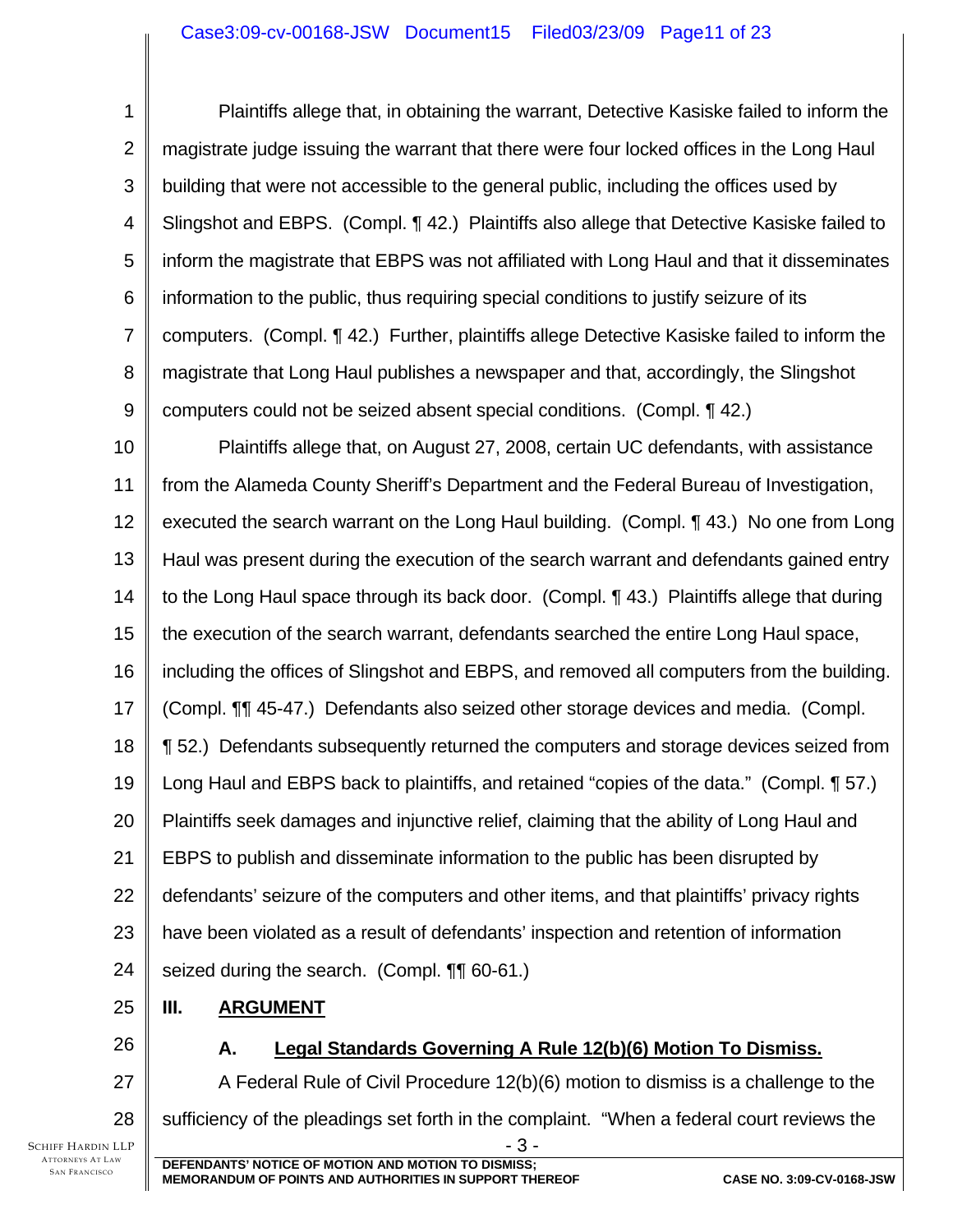1 2 3 4 5 6 7 8 9 10 11 12 13 14 15 16 17 18 19 20 21 22 23 24 25 26 27 28  $\Delta$  sufficiency of a complaint, before the reception of any evidence either by affidavit or admissions, its task is necessarily a limited one. The issue is not whether a plaintiff will ultimately prevail but whether the claimant is entitled to offer evidence to support the claims." *Scheuer v. Rhodes*, 416 U.S. 232, 236 (1974); *Gilligan v. Jamco Development Corp.,* 108 F.3d 246, 249 (9th Cir. 1997). A F.R.Civ.P. 12(b)(6) dismissal is proper where there is either a "lack of a cognizable legal theory" or "the absence of sufficient facts alleged under a cognizable legal theory." *Balistreri v. Pacifica Police Dept.,* 901 F.2d 696, 699 (9th Cir. 1990). In resolving a Rule 12(b)(6) motion, a court must: (1) construe the complaint in the light most favorable to the plaintiff; (2) accept all well-pleaded factual allegations as true; and (3) determine whether the plaintiff can prove any set of facts to support a claim that would merit relief. *Cahill v. Liberty Mut. Ins. Co.,* 80 F.3d 336, 337-38 (9th Cir. 1996). The plaintiffs' factual allegations "must be enough to raise a right to relief above the speculative level." *Bell Atlantic Corp. v. Twombly*, 550 U.S. 544 (2007). Further, conclusory allegations of law and unwarranted inferences are insufficient to defeat a motion to dismiss. *Pareto v. F.D.I.C.*, 139 F.3d 696, 699 (9th Cir. 1998). A court need not permit an attempt to amend a complaint if "it determines that the pleading could not possibly be cured by the allegation of other facts." *Cook, Perkiss and Liehe, Inc. v. N. Cal. Collection Serv. Inc.,* 911 F.2d 242, 247 (9th Cir. 1990). **B. Plaintiffs' Section 1983 Claims Against The Regents Must Be Dismissed Because The Regents Are Not A "Person" Within The Meaning Of The Statute.** Counts I and II of the Complaint, alleging violations of the First and Fourth Amendments of the United States Constitution, are brought pursuant to 42 U.S.C. § 1983 *et seq.* ("Section 1983"). (Compl., ¶ 8.) These claims must be dismissed against The Regents because it is not a "person" within the meaning of the statute. $4$  It is well established that The Regents, a corporation created by the California constitution, is an  $\overline{a}$  $4$  Section 1983 provides in relevant part that "every person who subjects or causes to be subjected any citizen of the United States . . . to the deprivation of any rights, privileges or immunities secured by the Constitution and laws, shall be liable to the party in an action at law, suit in equity or other proper proceeding to redress." 42 U.S.C § 1983.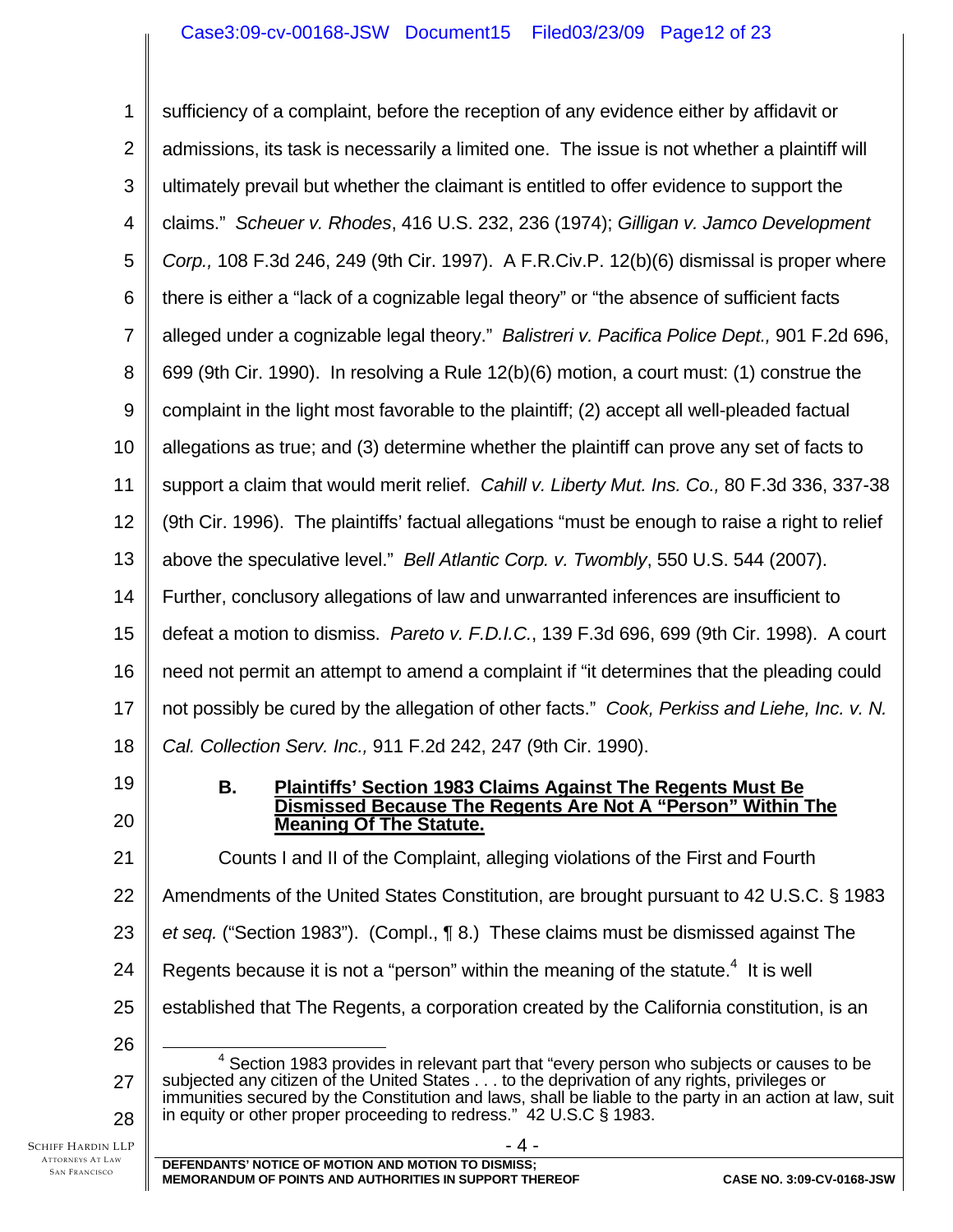1 2 3 4 5 arm of the state for Eleventh Amendment purposes and therefore is not a "person" within the meaning of Section 1983. *Armstrong v. Meyers,* 964 F.2d 948, 949-950 (9th Cir. 1992) (affirming dismissal of Section 1983 suit against The Regents); *Thompson v. City of Los Angeles,* 885 F.2d 1439, 1443 (9th Cir.1989) (same). Plaintiffs' Section 1983 claims against The Regents must be dismissed here, as well.

6 7

## **C. Plaintiffs' Section 1983 Claims Against Chief Harrison In Her Individual Capacity Must Be Dismissed.**

SCHIFF HARDIN LLP 8 9 10 11 12 13 14 15 16 17 18 19 20 21 22 23 24 25 26 27 28 - 5 - Among the other individual UC defendants named herein, plaintiffs have sued the UCPD's Chief of Police, Victoria Harrison.<sup>5</sup> However, other than naming her in the caption of the complaint and describing her as a party, plaintiffs make no further mention of her in the complaint. Under Section 1983, supervisory officials are not liable for actions of subordinates on any theory of vicarious liability. *See Pembaur v. City of Cincinnati*, 475 U.S. 469, 479 (1986). Such supervisory liability exists for the constitutional violations of subordinates only "if the supervisor participated in or directed the violations, or knew of the violations and failed to act to prevent them." *Hydrick v. Hunter*, 500 F.3d 978, 988 (9th Cir. 2007), *quoting Taylor v. List,* 880 F.2d 1040, 1045 (9th Cir. 1989); *Levine v. City of Alameda*, 525 F.3d 903, 907 (9th Cir. 2008). No such facts have been alleged here. Absent allegations that Chief Harrison directed or participated in the August 2008 raid, or that she was aware of the alleged constitutional violations and failed to prevent them, there can be no lawful basis for plaintiffs' attempt to sue Chief Harrison. Plaintiffs' Section 1983 claims against Chief Harrison in her individual capacity must be dismissed. **D. Plaintiffs' Privacy Protection Act Claim Against The Regents Fails Because They Lack Statutory Authorization For The Claim, And Because The Regents Are Immune.** In Count III of the complaint, plaintiffs purport to state a claim against defendants for violation of a federal statute, the Privacy Protection Act, 42 U.S.C. §§ 2000aa *et seq*. 5  $5$  Plaintiffs' purport to sue each of the six individual UC defendants in both their individual and official capacities. (Compl., ¶¶ 15-20.) Plaintiffs' Section 1983 claims against the individual UC defendants sued in their official capacity are limited to prospective injunctive relief. *Edelman v. Jordan*, 415 U.S. 651 (1974); *Ex parte Young*, 209 U.S. 123 (1908).

ATTORNEYS AT LAW SAN FRANCISCO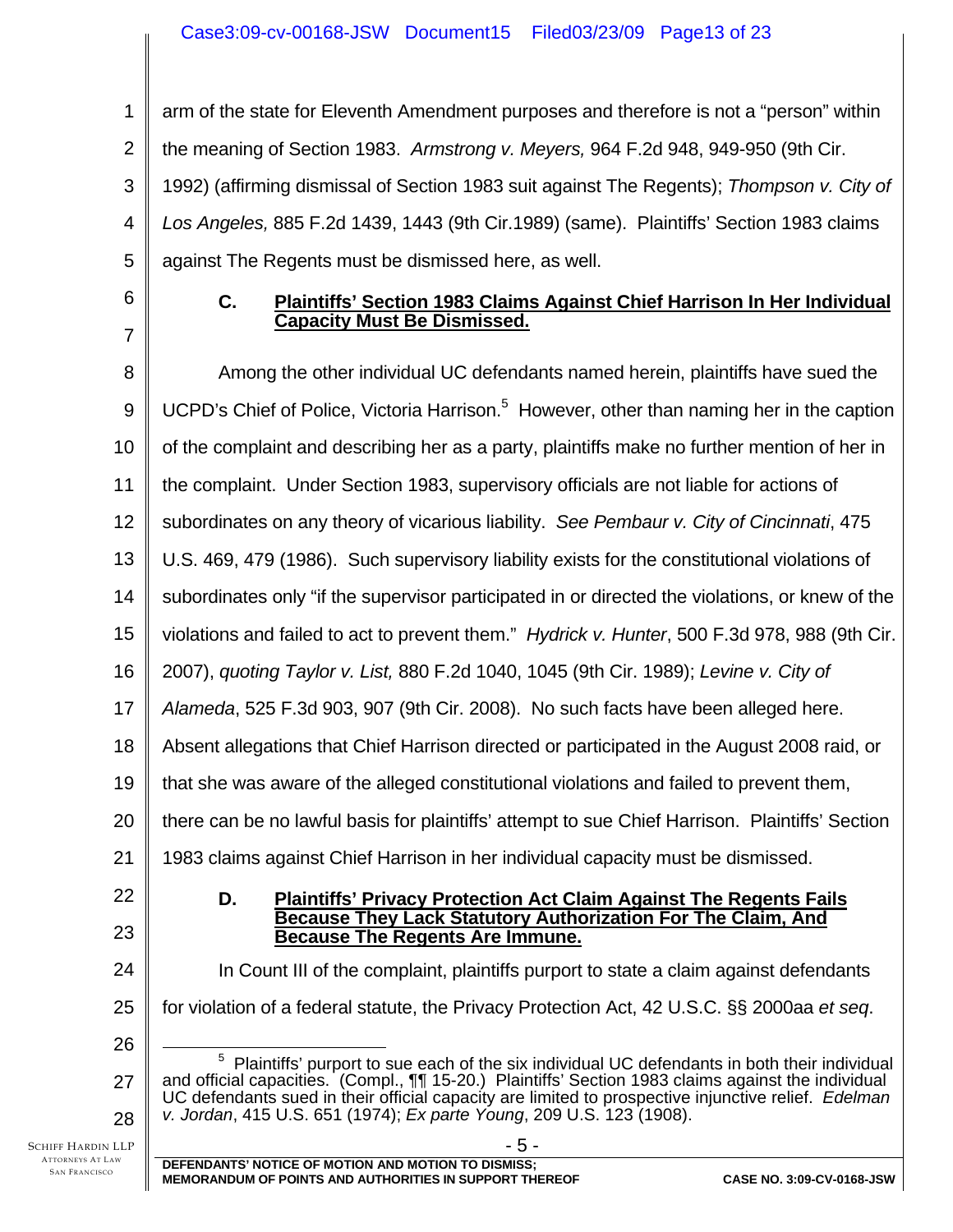1 2 3 4 5 6 7 8 (hereafter "the PPA"). Subject to certain exceptions, the PPA restricts government officials from searching for and seizing certain materials possessed by a person in connection with a purpose to disseminate information to the public**.** *See* 42 U.S.C. § 2000aa(b). Plaintiffs allege The Regents and the individual UC defendants violated the statute, and purport to bring a damages claim pursuant to 42 U.S.C. § 2000aa-6(a). Plaintiffs' PPA claim against The Regents must be dismissed for two reasons: 1) because plaintiffs' lack any statutory authorization to bring the claim, and 2) because The Regents are immune from this claim, in any event.

- 9
- 10

## **1. The PPA Does Not, By Its Terms, Authorize Any Claim For Damages Against The Regents.**

11 12 13 14 15 16 17 18 19 20 The PPA includes a section which explicitly authorizes an exclusive remedy consisting of a civil cause of action for damages against certain public entities or their officers and employees. 42 U.S.C. § 2000aa-6. This section does not authorize the claim which plaintiffs purport to assert against The Regents, and accordingly, must be dismissed. While the PPA authorizes a civil action against a State, it does so only where the State "has waived its sovereign immunity under the Constitution to a claim for damages resulting from a violation of this chapter." As discussed below, California has not waived its Eleventh Amendment sovereign immunity under the Constitution to claims brought under the PPA. Thus, the provisions authorizing a right of action under the PPA simply do not, by their terms, reach the State of California, or, by extension, The Regents.

21

# **2. The Regents Are Immune.**

22 23 24 25 26 27 28 - 6 - Plaintiffs' PPA claim against The Regents must also be dismissed for the separate and additional reason that the claim is barred by virtue of The Regents' sovereign immunity. "It has long been established that [the University of California] is an instrumentality of the state for purposes of the Eleventh Amendment." *Thompson v. City of Los Angeles,* 885 F.2d 1439, 1443 (9th Cir. 1989*)* (citing *Hamilton v. Regents,* 293 U.S. 245, 257 (1934); *Jackson v. Hayakawa,* 682 F.2d 1344, 1350 (9th Cir. 1982)); *see also Regents of the Univ. of Calif. v. Doe,* 519 U.S. 425, 429 (1997) (holding that, as an arm of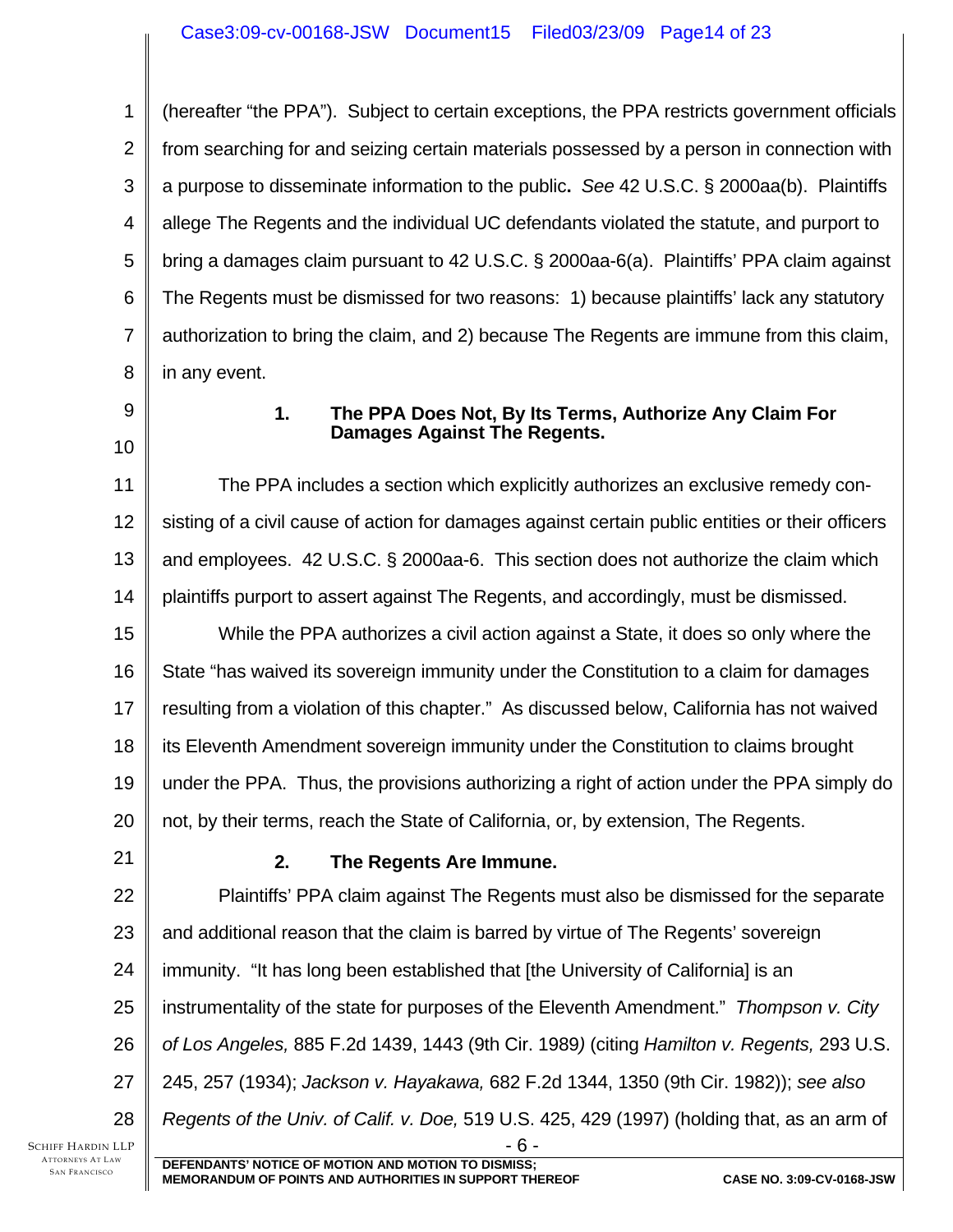#### Case3:09-cv-00168-JSW Document15 Filed03/23/09 Page15 of 23

SCHIFF HARDIN LLP 1 2 3 4 5 6 7 8 9 10 11 12 13 14 15 16 17 18 19 20 21 22 23 24 25 26 27 28 - 7 - **DEFENDANTS' NOTICE OF MOTION AND MOTION TO DISMISS;**  the state, the University of California is immune from suit under the Eleventh Amendment) (citations omitted). Moreover, California has not waived that immunity, nor have The Regents manifested any desire to consent to be sued herein. *Cf*. *BV Engineering v. University of California, Los Angeles,* 858 F.2d 1394, 1397-1400 (9th Cir. 1988) (noting that waiver requires either express consent to suit from a state or clear Congressional intent to condition participation in a federal program on waiver of immunity). Finally, Congress has not exercised any power it may have under the Fourteenth Amendment to override immunity from claims brought under the PPA. *See Welch v. Texas Dept. of Hwys. & Public Transportation*, 483 U.S. 468, 472 (1987) (recognizing exception to Eleventh Amendment immunity where Congress has statutorily abrogated such immunity by "clear and unmistakable language."). Here, far from abrogating any immunity, the PPA instead explicitly recognizes the availability of the immunity defense. In the section authorizing a damages action for aggrieved persons, the PPA specifies that such actions will lie "against a State which has waived its sovereign immunity under the Constitution to a claim for damages resulting from a violation of this chapter. . . ." 42 U.S.C. § 2000aa-6(a). Because California has not waived that immunity here, The Regents cannot be compelled to submit to this Court's jurisdiction as regards plaintiffs' PPA claim. **E. Defendants' Statutory Immunities Bar Plaintiffs' State Law Claims. 1. The Individual Defendants Are Immune Under Government Code § 821.6.**  Because each of plaintiffs' state law claims arises out of alleged conduct occurring in the course of investigating and instituting judicial and/or official proceedings, the individual defendants are entitled to immunity under California Government Code § 821.6, which states: "A public employee is not liable for injury caused by his instituting or prosecuting any judicial or administrative proceeding within the scope of his employment, even if he acts maliciously and without probable cause." Section 821.6 immunity addresses not only the filing or prosecuting a criminal complaint, it broadly extends to investigatory and other actions taken in preparation for formal proceedings. *Amylou R. v.* 

ATTORNEYS AT LAW SAN FRANCISCO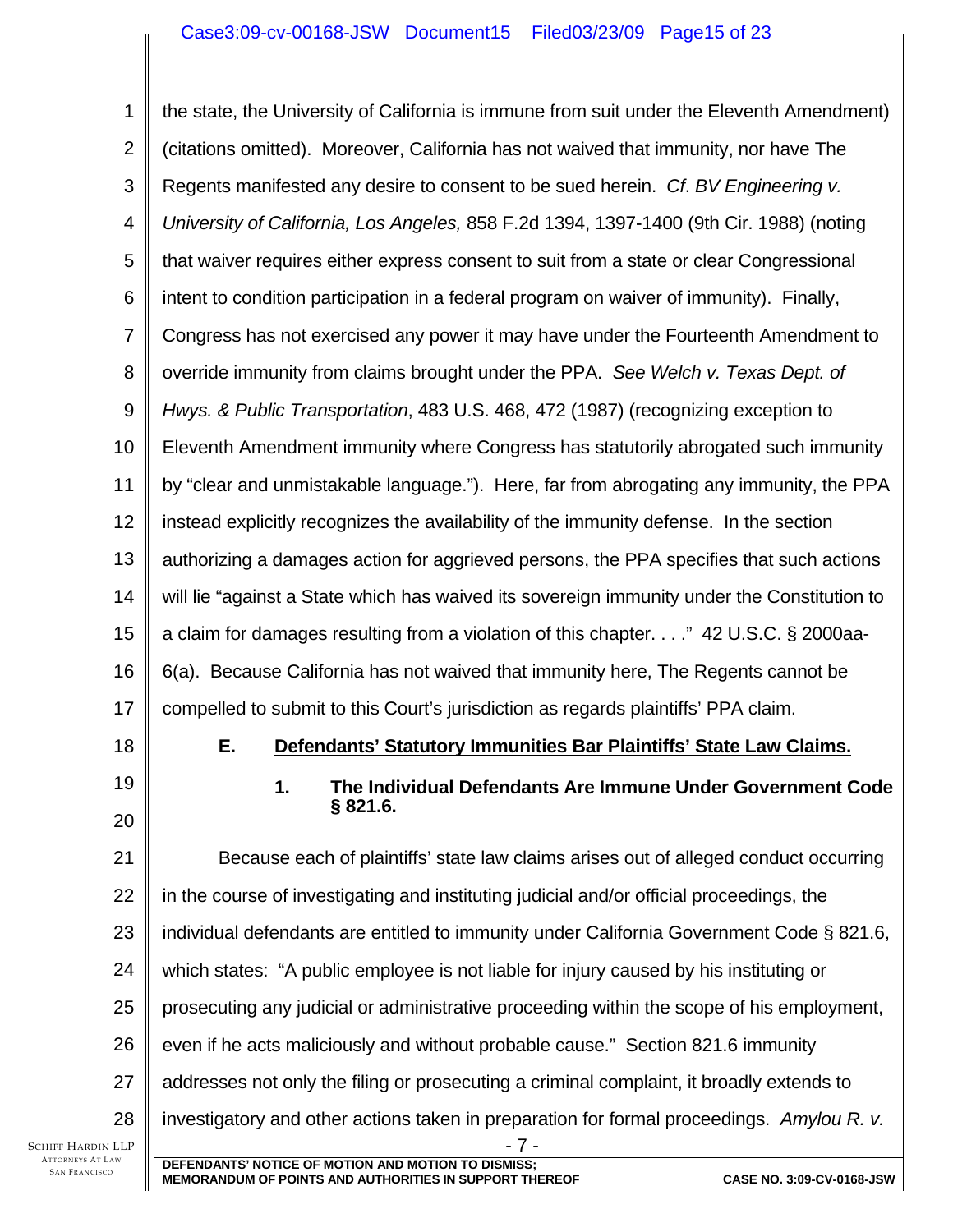## Case3:09-cv-00168-JSW Document15 Filed03/23/09 Page16 of 23

SCHIFF HARDIN LLP 1 2 3 4 5 6 7 8 9 10 11 12 13 14 15 16 17 18 19 20 21 22 23 24 25 26 27 28 - 8 - **DEFENDANTS' NOTICE OF MOTION AND MOTION TO DISMISS;**  *County of Riverside*, 28 Cal.App.4th 1205, 1209-10 (1994) ("Because investigation is 'an essential step' toward the institution of formal proceedings, it 'is also cloaked with immunity,'" *citing Kemmerer v. County of Fresno*, 200 Cal.App.3d 1426, 1436-37 (1988)). Here, defendants' alleged actions in applying for and executing the subject search warrant were part of an investigatory process which "is cloaked with immunity." *Baughman v. State of California*, 38 Cal.App.4th 182, 192 (1995) (officers' actions in executing search warrant, including alleged destruction of electronic data on computer disks, fell within scope of Section 821.6 immunity). This immunity extends to investigatory activities preceding judicial or administrative proceedings even if charges are not later filed. *Gillan v. City of San Marino*, 147 Cal.App.4th 1033, 1048 (2007); *Ingram v. Flippo*, 74 Cal.App.4th 1280, 1293 (1999). Further, the immunity applies even if the officers had acted negligently, maliciously or without probable cause in carrying out their duties. See *Johnson v. City of Pacifica*, 4 Cal.App.3d 82, 84-85 (1970) and other cases cited in *Amylou R. v. County of Riverside, supra* 28 Cal.App.4th at 1209-1210. Nor is defendants' § 821.6 immunity impacted by plaintiffs' allegations that they were not themselves suspected of criminal wrongdoing. (Compl. ¶ 4.) It is not a requirement of Section 821.6 that the person injured must be the target of the prosecution or investigation. *Id.* at 1211. The scope of Section 821.6 immunity is broad, and reaches each of the state law claims asserted against the individual defendants as Count IV through Count IX of the complaint, including their constitutional and statutory claims. Constitutional rights under the California Constitution do not limit the scope of pre-existing governmental tort immunities. *See, e.g., Richardson-Tunnell v. School Insurance Program for Employees*, 157 Cal.App.4th 1056, 1066 (2007) ("the constitutional right to privacy does not limit the scope of a pre-existing statutory immunity," such as § 821.6); *Ingram, supra*, 74 Cal.App.4th at 1292-93 (§ 821.6 immunity is applicable to a claim for violation of free speech). Further, Section 821.6 and similar statutory immunities have been applied to shield defendants from liability under the Bane Act. *See, e.g., Marconi v. Officer One*, 2006 WL 2827862 \*9 (N.D.Cal. 2006) (claim under Bane Act barred by § 821.6 immunity);

ATTORNEYS AT LAW SAN FRANCISCO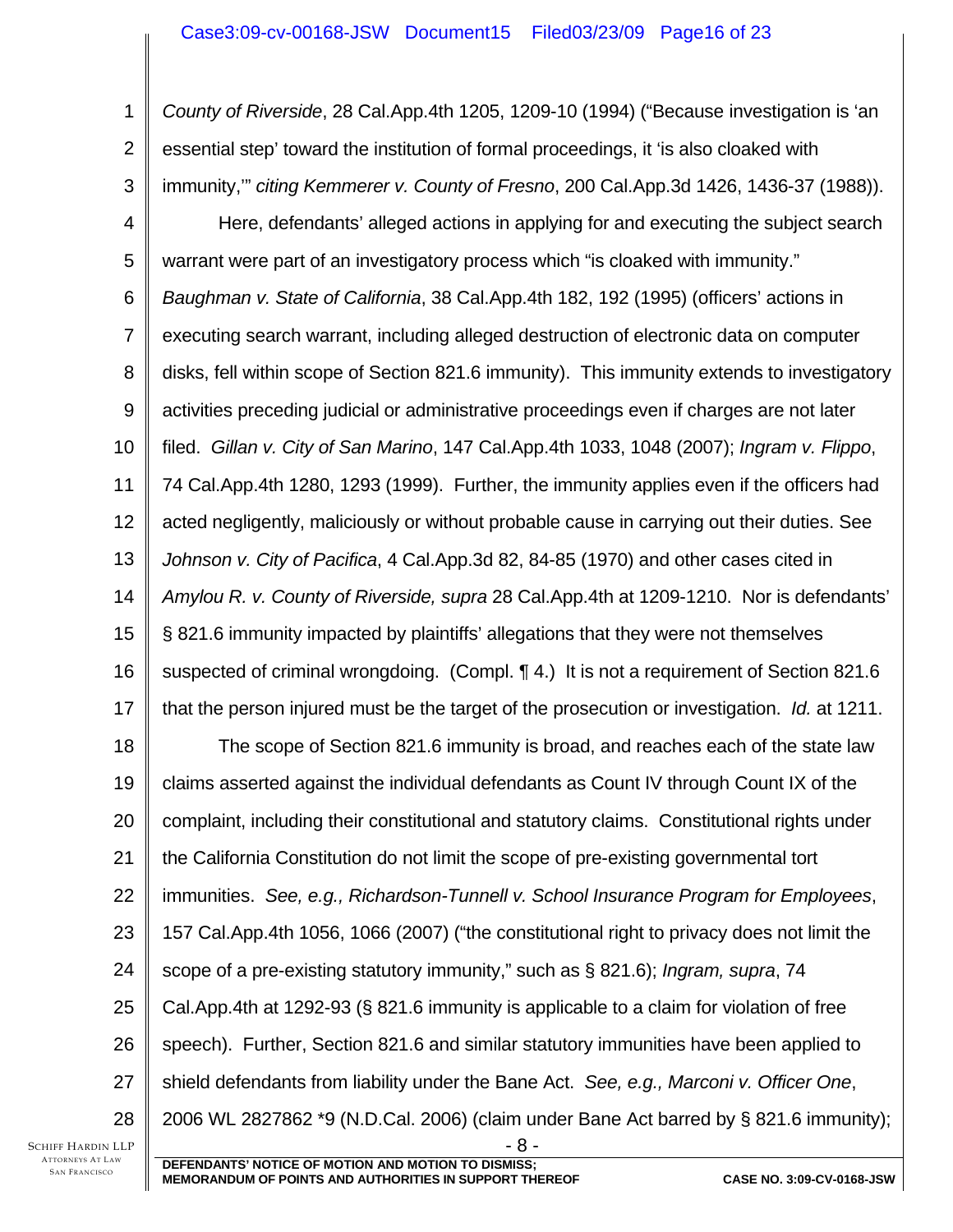1 2 3 4 5 6 7 *O'Toole v. Superior Court*, 140 Cal.App.4th 488, 504 (2006) (court applied § 820.6 immunity to bar Bane Act claim). It is also established that the statutory immunity of § 821.6 applies to tort causes of action that are intentional as well as negligent. *See, e.g., Baughman,supra,* 38 Cal.App.4th at 191-93 (§ 821.6 immunized police from conversion claims based on destruction of computer disks that were outside search warrant); *Amylou R., supra,* 28 Cal.App.4th at 1210-1211 (police officers investigating crime immune from liability for negligent infliction of emotional distress).

8

# **2. The Regents Are Immune Under Government Code § 815.2.**

9 10 11 12 Because, as discussed in the preceding section, each of its employees are immune under Section 821.6, The Regents are also immune from liability on each of plaintiffs' state law claims asserted as Counts IV through IX of the complaint, with the sole exception of Count VII.<sup>6</sup>

13 California Government Code § 815.2(b) provides that "except as otherwise

14 provided by statute, a public entity is not liable for an injury resulting from an act or

15 omission of an employee of the public entity where the employee is immune from liability."

16 Where, as here, the claims against the public entity arise out of alleged conduct by the

17 entity's employees which is itself immune, and which occurs in the course and scope of

18 employment, the public entity is entitled to immunity under Section 815.2(b). *Amylou R.,* 

19 *supra,* 28 Cal.App.4th at 1209; *Kemmerer, supra,* 200 Cal.App.3d at 1435. Here, the

20 individual UC defendants are all employees of The Regents, each of whom are alleged to

21 have acted in the course and scope of that employment. (Complaint ¶¶ 15-20.)

22 Accordingly, The Regents are immune on each of the state law claims asserted by

23 plaintiffs as Count IV through Count VI and Counts VIII through Count IX.

24

<sup>25</sup>  26 27 28  $\overline{6}$  $6$  Count VII of the complaint purports to state a claim against The Regents under Government Code section 815.6, alleging The Regents violated a "mandatory duty" created by Penal Code section 1524(g). At least one California court has held that a public entity may not assert immunity pursuant to Government Code sections 821.6 and 815.2, in defending against a direct liability claim asserted under Government Code section 815.6. *Bradford v. State of California*, 36 Cal.App.3d 16 (1973). Accordingly, The Regents do not assert immunity under Sections 815.2 and 821.6 in connection with Count VII of the complaint.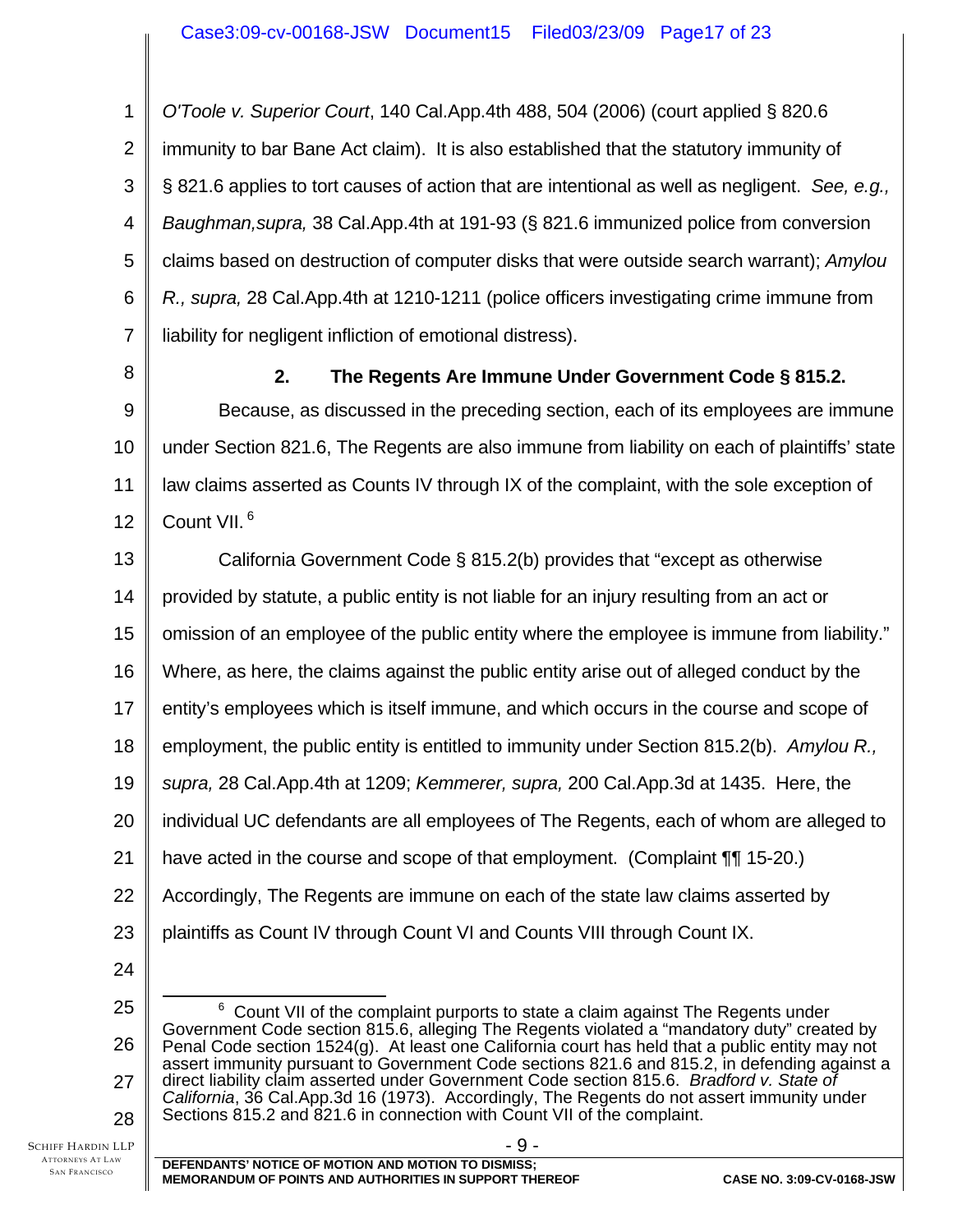1

## **F. Eleventh Amendment Immunity Bars Each of Plaintiffs' Claims.**

2 3 4 5 6 7 8 9 10 11 12 13 14 15 16 In addition to the state law immunities and other deficiencies requiring dismissal of all state law claims asserted by plaintiffs' against them, defendants are also entitled to dismissal of each of these state law claims as a result of their immunity under the Eleventh Amendment of the United States Constitution. Indeed, this Eleventh Amendment immunity requires dismissal of plaintiffs' complaint against The Regents in its entirety.<sup>7</sup> As discussed above, "[i]t has long been established that [The University of California] is an instrumentality of the state for purposes of the Eleventh Amendment." *Thompson v. City of Los Angeles,* 885 F.2d 1439, 1443 (9th Cir. 1989*)*. 8 Absent consent (or Congressional abrogation), as an instrumentality of the state, The Regents are not subject to suit by private litigants in federal court. Because there has been no such consent (or abrogation) here, this Court lacks jurisdiction over plaintiffs' claims against The Regents. Accordingly, the complaint should be dismissed in its entirety as to The Regents. *See, e.g*., *Townsend v. University of Alaska*, 543 F.3d 478 (9th Cir. 2008).**<sup>9</sup>** Further, each of the individual UC defendants is also entitled to  $11<sup>th</sup>$  Amendment immunity on each of the state law claims asserted against them in their official capacity.

17 *Pennhurst State Sch. v. Halderman*, 465 U.S. 89, 104-105 (1984) (Eleventh Amendment

18 bars state law claims asserted against state officials for actions taken while carrying out

19 official duties). These claims must be dismissed, as well.

- 20
- 21 22

23

- $\overline{7}$  $7$  Application of the Eleventh Amendment as a bar to plaintiffs' claim under the Privacy Protection Act is discussed *supra*, pp. 6-7.
- 24 25 <sup>8</sup> The Eleventh Amendment provides that "[t]he Judicial power of the United States shall not be construed to extend to any suit in law or equity, commenced or prosecuted against one of the United States."
- 26 27 28 <sup>9</sup> Count IX of the complaint purports to assert a common law claim for trespass to chattel against defendants. In addition to the constitutional and statutory immunities discussed above, which fully dispose of this claim against The Regents and each of the individual defendants, The Regents are further immune from this claim under Government Code section 815(a), which "abolishes common law tort liability for public entities." *Miklosy v. Regents of the University of California*, 44 Cal.4<sup>th</sup> 876, 899 (2008).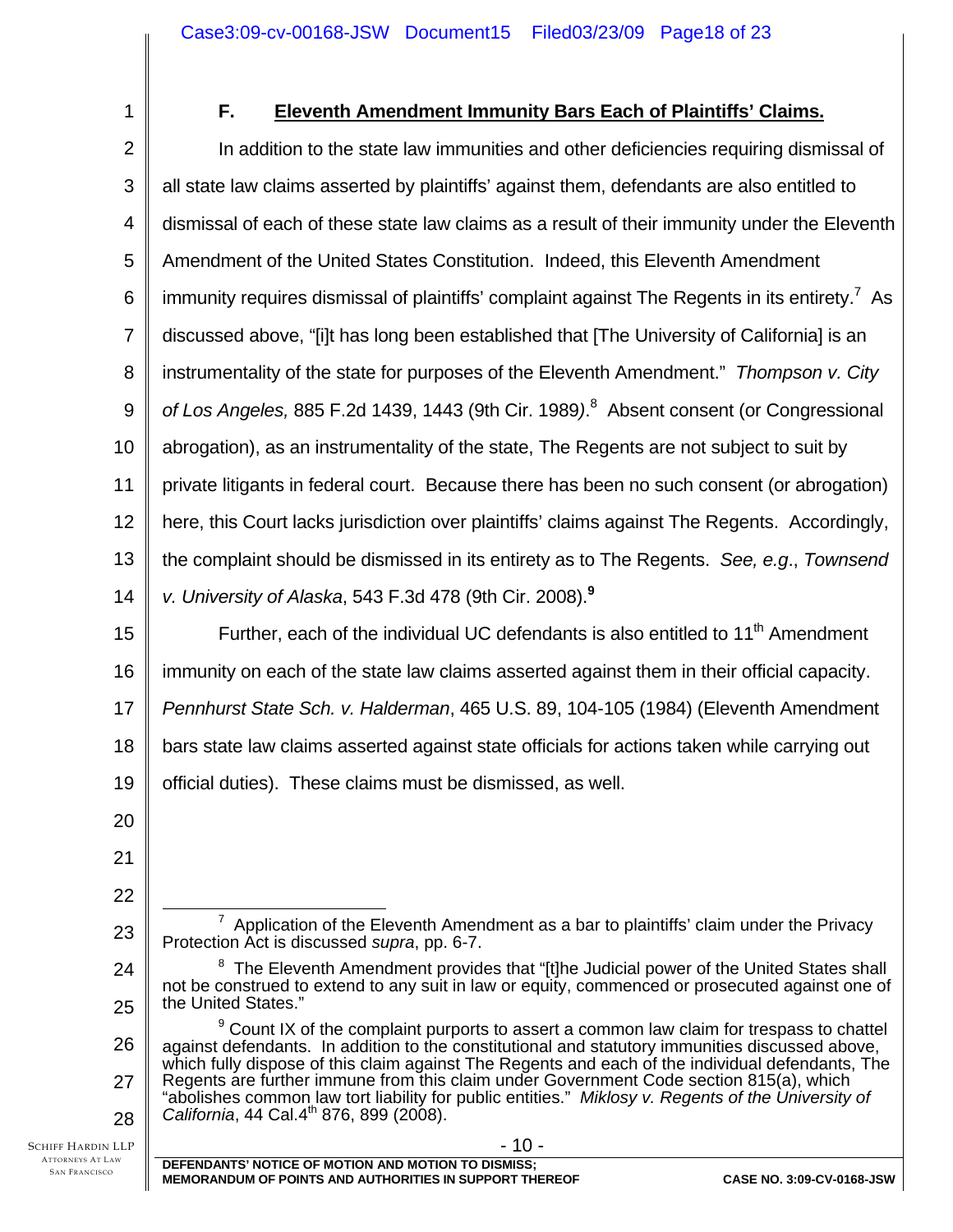|                                              | Case3:09-cv-00168-JSW Document15 Filed03/23/09 Page19 of 23                                                                                                                                               |  |  |  |
|----------------------------------------------|-----------------------------------------------------------------------------------------------------------------------------------------------------------------------------------------------------------|--|--|--|
| 1                                            | G.<br><b>Plaintiffs Fail To State A Claim Under Government Code Section 815.6</b><br>For Violation Of Penal Code Section 1524(g).                                                                         |  |  |  |
| $\overline{2}$                               | Plaintiffs Fail To State A Claim Against Either The Regents Or<br>1.                                                                                                                                      |  |  |  |
| 3                                            | The Individual UC Defendants.                                                                                                                                                                             |  |  |  |
| 4                                            | Count VII of the complaint purports to assert a claim arising under Government                                                                                                                            |  |  |  |
| 5                                            | Code § 815.6, a section of the Tort Claims Act which states:                                                                                                                                              |  |  |  |
| 6                                            | Where a public entity is under a mandatory duty imposed by<br>an enactment that is designed to protect against the risk of a                                                                              |  |  |  |
| 7                                            | particular kind of injury, the public entity is liable for an injury of<br>that kind proximately caused by its failure to discharge the                                                                   |  |  |  |
| 8                                            | duty unless the public entity establishes that it exercised<br>reasonable diligence to discharge the duty.                                                                                                |  |  |  |
| 9                                            |                                                                                                                                                                                                           |  |  |  |
| 10                                           | Plaintiffs contend that an enactment – California Penal Code section 1524(g) – imposed a                                                                                                                  |  |  |  |
| 11                                           | "mandatory duty" on defendants which they failed to discharge, and which ostensibly gives                                                                                                                 |  |  |  |
| 12                                           | rise to a claim for damages pursuant to Government Code section 815.6. (Compl. 11 74-                                                                                                                     |  |  |  |
| 13                                           | 76.) They are wrong on several fronts.                                                                                                                                                                    |  |  |  |
| 14                                           | As an initial matter, this cause of action fails to state a claim for relief against any of                                                                                                               |  |  |  |
| 15                                           | the individual UC defendants. Section 815.6, by its clear and unambiguous terms,                                                                                                                          |  |  |  |
| 16                                           | subjects only "the public entity" to liability for failure to discharge the mandatory duty.                                                                                                               |  |  |  |
| 17                                           | There is no provision whatever for individual liability on the part of any public employee. <sup>10</sup>                                                                                                 |  |  |  |
| 18                                           | Moreover, even if the statute could give rise to individual liability, it would do plaintiffs no                                                                                                          |  |  |  |
| 19                                           | good here, because, as discussed above, each of the individual UC defendants is immune                                                                                                                    |  |  |  |
| 20                                           | under Government Code section 821.6, in any event.                                                                                                                                                        |  |  |  |
| 21                                           | Plaintiffs also fail to state any claim against The Regents under this statute.                                                                                                                           |  |  |  |
| 22                                           | Government Code section 815.6 contains a three-part test for determining whether liability                                                                                                                |  |  |  |
| 23                                           | may be imposed on a public entity: (a) an enactment must impose a mandatory, not                                                                                                                          |  |  |  |
| 24                                           | 10<br>Similarly, there is no private right of action available to plaintiffs in seeking to bring a                                                                                                        |  |  |  |
| 25                                           | claim under Penal Code section 1524(g) directly against the individual defendants. That statute<br>does not expressly provide for any private right of action, nor is there any basis for inferring one   |  |  |  |
| 26                                           | from the statutory scheme or otherwise. "[A] private right of action exists only if the language of<br>the statute or its legislative history clearly indicates the Legislature intended to create such a |  |  |  |
| 27                                           | right to sue for damages." Vikco Ins. Services, Inc. v. Ohio Indemnity Co., 70 Cal. App. 4th 55,<br>62 (1999). Because there is no such indication that the Legislature intended to create a private      |  |  |  |
| 28                                           | right of action under Penal Code section 1524(g), plaintiffs have no basis for asserting any such<br>right against the individual defendants here.                                                        |  |  |  |
| Schiff Hardin LLP<br><b>ATTORNEYS AT LAW</b> | $-11-$                                                                                                                                                                                                    |  |  |  |
| <b>SAN FRANCISCO</b>                         | DEFENDANTS' NOTICE OF MOTION AND MOTION TO DISMISS;<br>CASE NO. 3:09-CV-0168-JSW<br>MEMORANDUM OF POINTS AND AUTHORITIES IN SUPPORT THEREOF                                                               |  |  |  |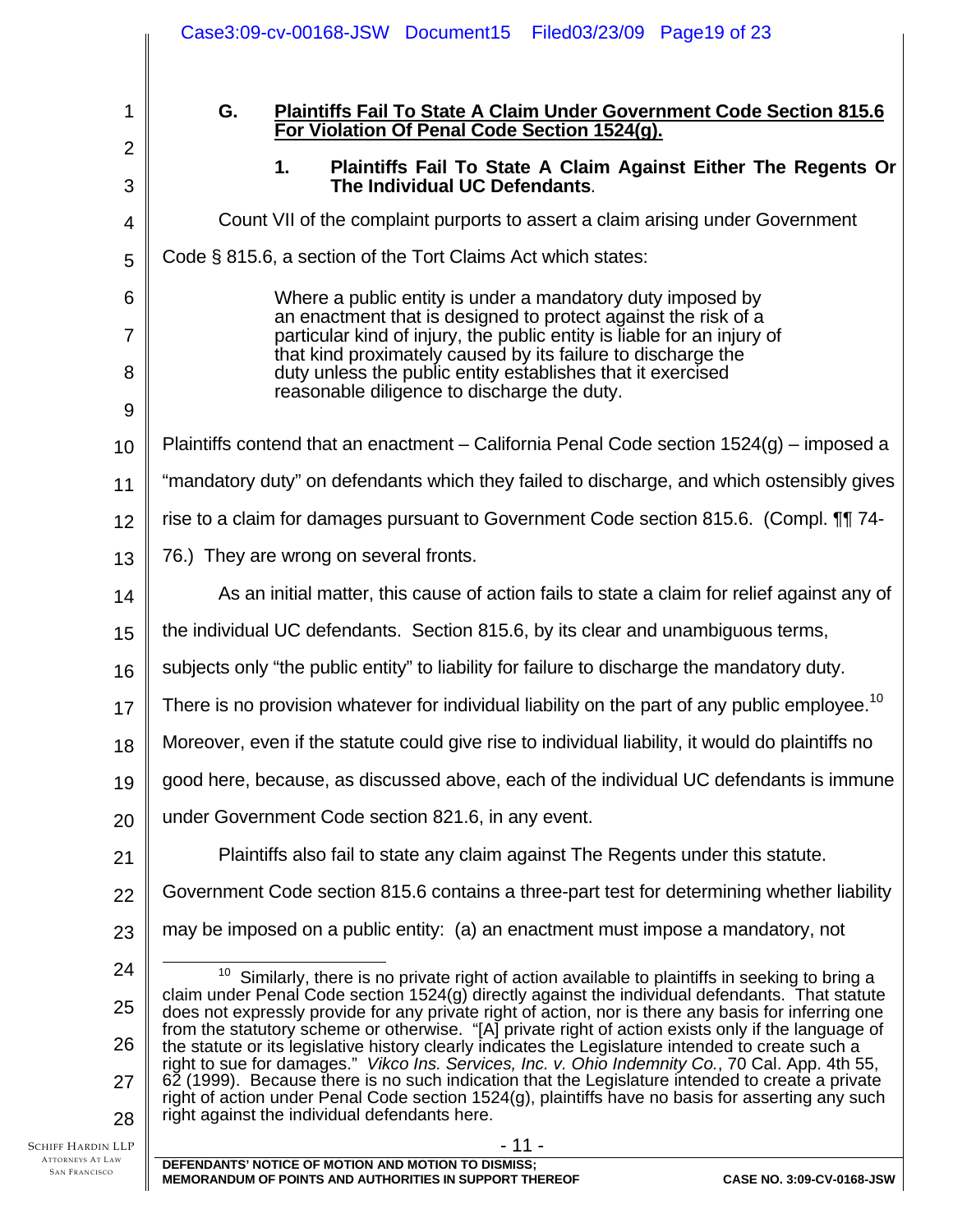## Case3:09-cv-00168-JSW Document15 Filed03/23/09 Page20 of 23

1 2 3 4 5 discretionary, duty; (b) the enactment must intend to protect against the kind of risk of injury suffered by the party asserting this statute as a basis for liability; and (c) breach of the mandatory duty must be a proximate cause of the injury suffered. *California v. Superior Court (Perry)*, 150 Cal.App.3d 848, 854 (1984). Plaintiffs cannot establish any of these elements here.

6 7 8 9 10 11 12 13 14 15 16 17 First, plaintiffs' claim fails at the outset, in that they have failed to allege any "mandatory duty" which The Regents failed to discharge. Penal Code section 1524(g) states simply that "No warrant shall issue for any item or items described in Section 1070 of the Evidence Code." This section thus prohibits search warrants from being issued pursuant to the authority of Penal Code § 1524 for the search or seizure of specified items described in the cited section of the Evidence Code which, in turn, shields from disclosure information revealing a news reporter's sources and certain unpublished information gathered in the course of preparing a published story or other communication. *See Rancho Publications v. Superior Court*, 68 Cal.App.4th 1538 (1999). Penal Code § 1524(g) thus limits the scope of search warrants issued by judicial officers. It does not place any "mandatory duty" on The Regents and therefore cannot serve as a basis for imposing liability under Government Code section 815.6.

18 19 20 21 22 23 24 25 26 27 California courts have stated that "section 815.6 requires that the enactment at issue be obligatory*,* rather than merely discretionary or permissive, in its directions to the public entity; it must require*,* rather than merely authorize or permit, that a particular action be taken or not taken." *See, e.g., Haggis v. City of Los Angeles,* 22 Cal.4th 490, 498 (2000). As discussed, Penal Code § 1524(g) directs judicial officers to refrain from issuing any warrant for the items protected by the newsperson's privilege of Evidence Code § 1070. It does not impose any such mandatory duty on the party seeking or executing the warrant – for the simple reason that these parties have no authority to "issue" the warrant. The Regents had no such authority here. In the absence of any mandatory duty imposed upon The Regents, plaintiffs have no claim under Section 815.6.

28

SCHIFF HARDIN LLP ATTORNEYS AT LAW SAN FRANCISCO

Second, this claim fails for the separate and additional reason that plaintiffs cannot

- 12 -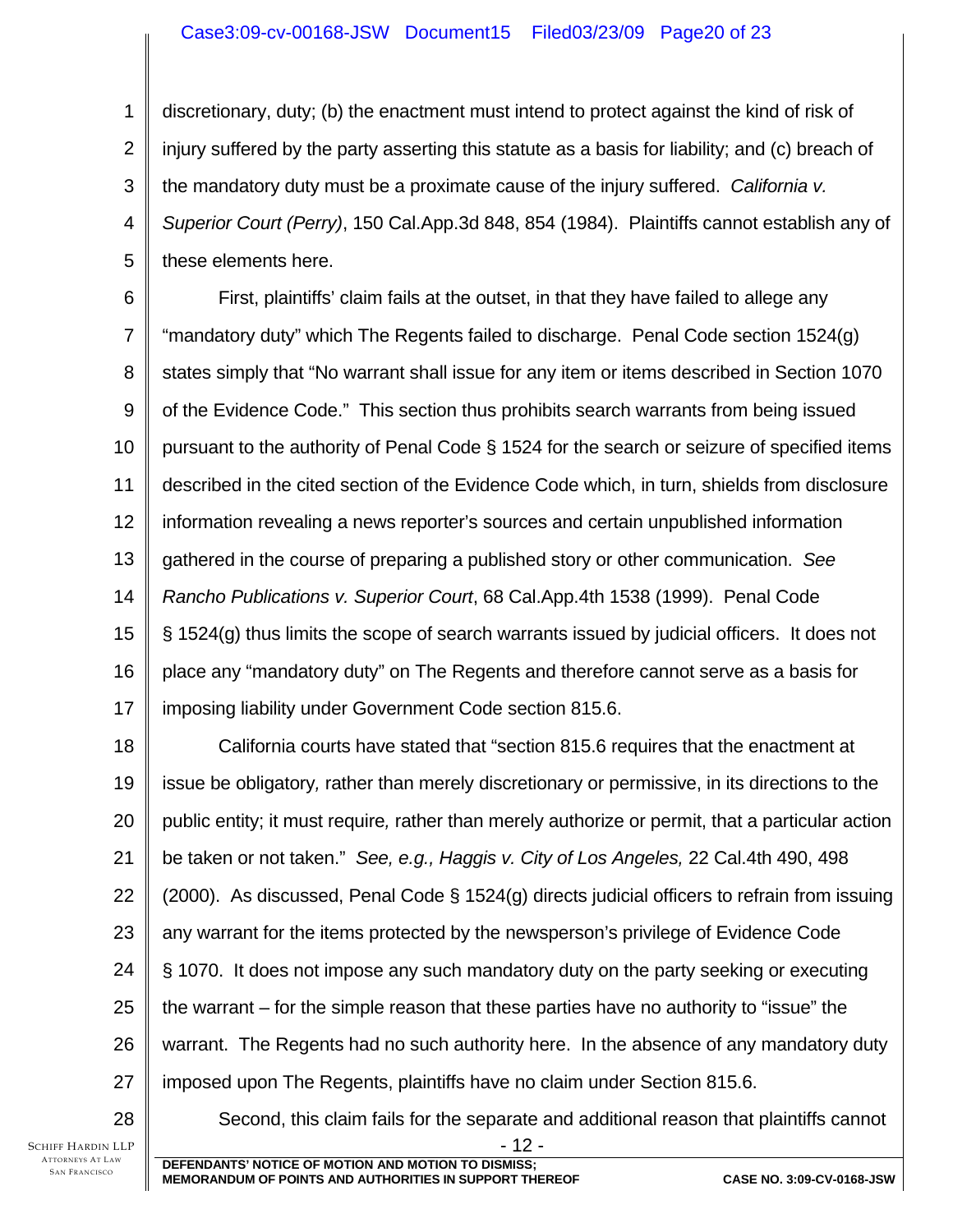#### Case3:09-cv-00168-JSW Document15 Filed03/23/09 Page21 of 23

SCHIFF HARDIN LLP 1 2 3 4 5 6 7 8 9 10 11 12 13 14 15 16 17 18 19 20 21 22 23 24 25 26 27 28 - 13 - **DEFENDANTS' NOTICE OF MOTION AND MOTION TO DISMISS;**  show that Penal Code § 1524(g) was intended to protect against the kind of injury plaintiffs have alleged in their complaint. *Nunn v. California*, 35 Cal.3d 616, 624 (1984) (statute prohibiting private security guards from carrying or using firearms unless they completed course of training was enacted to protect the public, not security guard while on duty); *Haggis v. Los Angeles*, *supra,* 22 Cal.4th at 502 (no cause of action by buyer of unstable property against city that had failed to record certificate of substandard condition as required by ordinance; ordinance's purpose was to protect general public against effects of improper construction, rather than to protect purchasers or lenders against economic losses). Penal Code § 1524(g) was enacted in order to shield journalists from being compelled to disclose their sources and/or to disclose unpublished material by means of a warrant. There is no allegation here that any defendant had any desire or interest in obtaining information regarding Long Haul's or EBPS's journalistic sources or unpublished information obtained or prepared in the gathering, receiving, or processing of information for communication to the public.<sup>11</sup> To the contrary, the complaint's allegations assert that defendants were searching for information regarding the improper use "by an unknown member of the public, of a public-access computer located at Long Haul." (Complaint ¶ 4.) Because plaintiffs do not allege that their "journalistic" sources and/or unpublished material had been targeted by defendants, they cannot establish they have suffered an injury which Penal Code section 1524(g) is intended to protect against. **2. This Claim Is Barred In Its Entirety By The Absolute Privilege Applicable To Communications Made In The Course of Official Proceedings.**  Further, plaintiffs' attempt to assert a claim allegedly arising out of the communications which occurred between Detective Kasiske and the magistrate who issued the warrant is barred by the absolute privilege codified in California Civil Code section 47(b). (*See, e.g*., Complaint, ¶¶ 4, 42.)  $11$  Indeed, there is no allegation that either Long Haul or EBPS ever published any story, or intended to publish any story, regarding the harassment or intimidation of the animal researchers which was the subject of defendants' investigation here.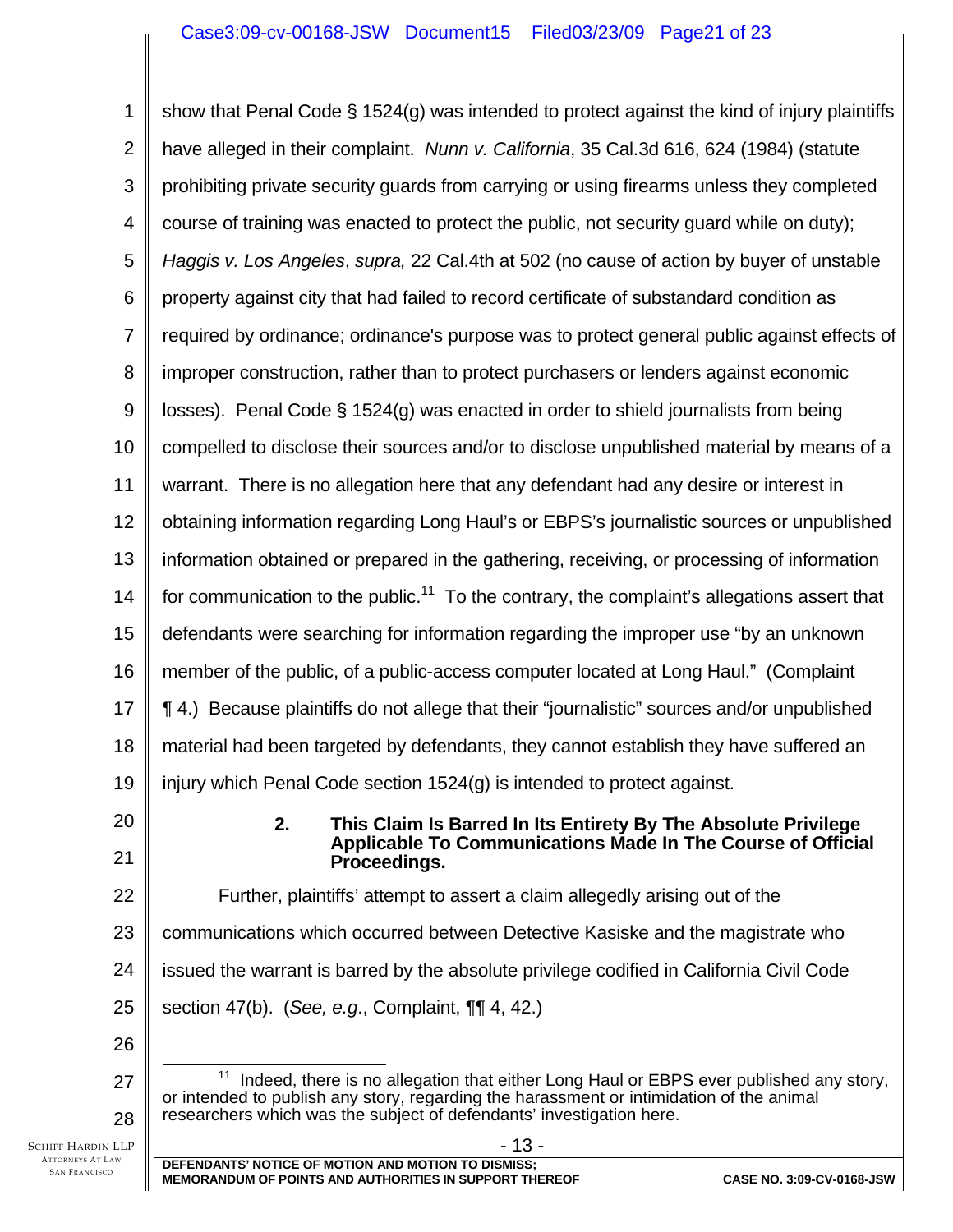|                                                                             | Case3:09-cv-00168-JSW Document15 Filed03/23/09 Page22 of 23                                                                      |  |  |  |
|-----------------------------------------------------------------------------|----------------------------------------------------------------------------------------------------------------------------------|--|--|--|
|                                                                             |                                                                                                                                  |  |  |  |
| 1                                                                           | Civil Code section 47(b) codifies an absolute privilege for communications made in                                               |  |  |  |
| $\overline{2}$                                                              | the course of official proceedings. This privilege protects statements and publications                                          |  |  |  |
| 3                                                                           | made:                                                                                                                            |  |  |  |
| 4                                                                           | In any (1) legislative proceeding, (2) judicial proceeding, (3) in                                                               |  |  |  |
| 5                                                                           | any other official proceeding authorized by law, or (4) in the<br>initiation or course of any other proceeding authorized by law |  |  |  |
| 6                                                                           | and reviewable pursuant to Chapter 2 (commencing with Section<br>1084) of Title I of Part 3 of the Code of Civil Procedure.      |  |  |  |
| $\overline{7}$                                                              | Civ. Code § 47(b). The absolute privilege of Civil Code §47(b) bars both tort and statutory                                      |  |  |  |
| 8                                                                           | claims based on privileged communications. Hasberg v. California Federal Bank FSB, 32                                            |  |  |  |
| 9                                                                           | Cal.4th 350, 363, 375 (2004); Silberg v. Anderson, 50 Cal.3d 205, 212 (1990); see also                                           |  |  |  |
| 10                                                                          | Shaddox v. Bertani, 110 Cal.App.4th 1406 (2003). As the California Supreme Court                                                 |  |  |  |
| 11                                                                          | explained, this privilege "is now held applicable to any communication, whether or not it                                        |  |  |  |
| 12                                                                          | amounts to a publication, and all torts except malicious prosecution." Silberg, supra, 50                                        |  |  |  |
| 13                                                                          | Cal.3d at 212. The privilege applies to any publication "(1) made in judicial or quasi-                                          |  |  |  |
| 14                                                                          | judicial proceedings; (2) by litigants or other participants authorized by law; (3) to achieve                                   |  |  |  |
| 15                                                                          | the objects of the litigation; and (4) that have some connection or logical relation to the                                      |  |  |  |
| 16                                                                          | action." Id.                                                                                                                     |  |  |  |
| 17                                                                          | "The purposes of section 47, subdivision (b), are to afford litigants and witnesses                                              |  |  |  |
| 18                                                                          | free access to the courts without fear of being harassed subsequently by derivative tort                                         |  |  |  |
| 19                                                                          | actions, to encourage open channels of communication and zealous advocacy, to promote                                            |  |  |  |
| 20                                                                          | complete and truthful testimony, to give finality to judgments, and to avoid unending                                            |  |  |  |
| 21                                                                          | litigation." Rusheen v. Cohen, 37 Cal.4th 1048, 1063 (2006). To further these purposes,                                          |  |  |  |
| 22                                                                          | the privilege has been broadly applied. It is absolute and applies regardless of malice.                                         |  |  |  |
| 23                                                                          | Rusheen, supra, 37 Cal.4th at 1063; Silberg, supra, 50 Cal.3d at 215-16. Indeed, the                                             |  |  |  |
| 24                                                                          | privilege extends even to civil actions based on perjury. Rusheen, supra, 37 Cal.4th at                                          |  |  |  |
| 25                                                                          | 1058; Ribas v. Clark, 38 Cal.3d 355, 365, (1985).                                                                                |  |  |  |
| 26                                                                          | The Section 47(b) privilege bars all claims arising out of a protected communi-                                                  |  |  |  |
| 27                                                                          | cation, regardless of whether the claims assert that the communication is false, fraudulent,                                     |  |  |  |
| 28                                                                          | or incomplete or misleading. Numerous decisions before and after Silberg recognize the                                           |  |  |  |
| <b>SCHIFF HARDIN LLP</b><br><b>ATTORNEYS AT LAW</b><br><b>SAN FRANCISCO</b> | - 14 -<br>DEFENDANTS' NOTICE OF MOTION AND MOTION TO DISMISS;                                                                    |  |  |  |
|                                                                             | MEMORANDUM OF POINTS AND AUTHORITIES IN SUPPORT THEREOF<br>CASE NO. 3:09-CV-0168-JSW                                             |  |  |  |